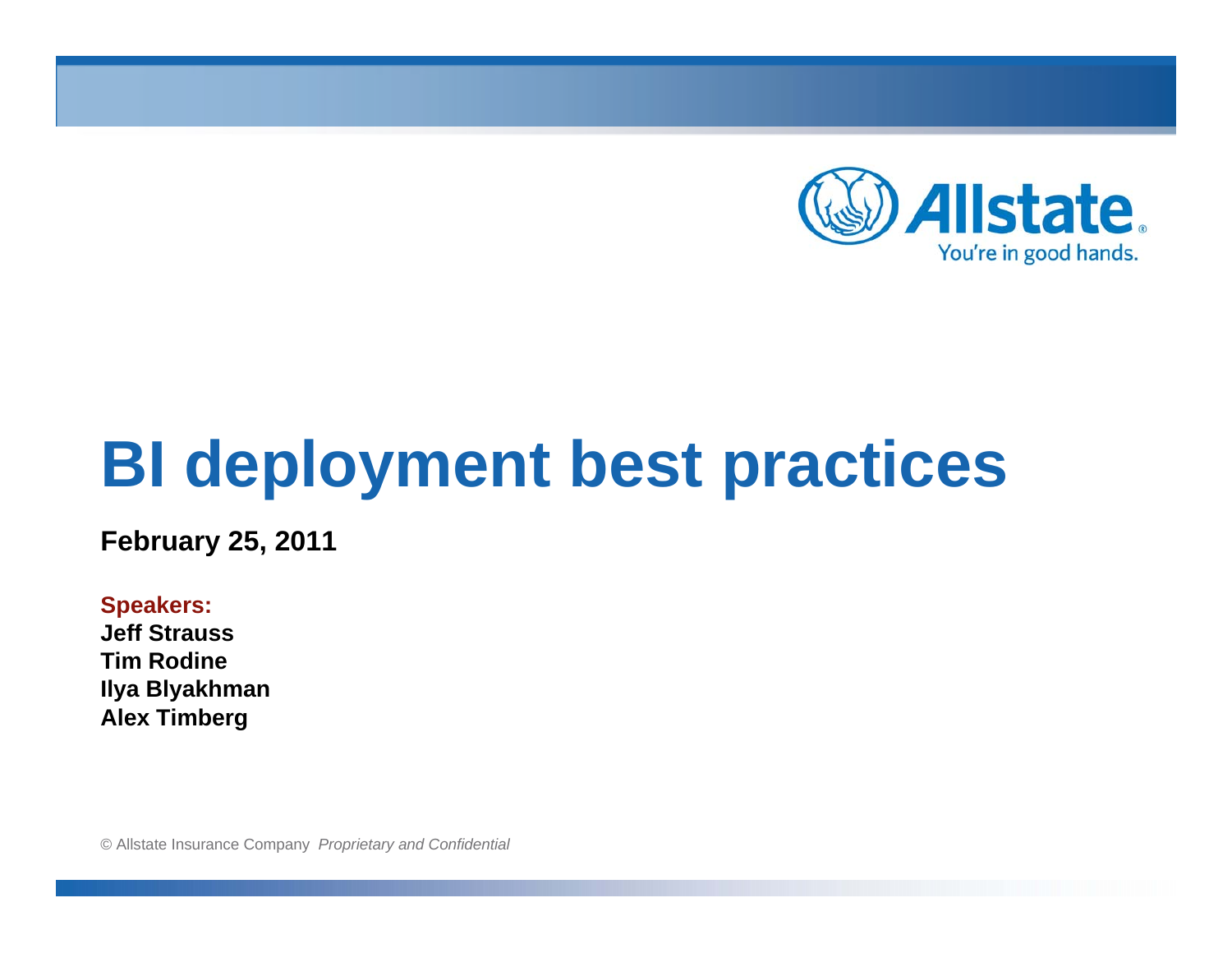### **Allstate Insurance at a Glance**



**The Allstate Corporation is the nation's largest publicly held personal lines insurer.** 

**A fortune 100 company with \$132.7 billion in assets.**

**Allstate sells 13 major lines of insurance, including auto, property, life and commercial. Allstate also offers retirement and investment products and banking services.**

**Allstate is widely known through the "You're In Good Hands With Allstate®" slogan.**

**The Allstate Corporation encompasses more than 70,000 professionals with technology operations located around the globe.**

**Allstate is reinventing protection and retirement to help individuals in approximately 17 million households protect what they have today and better prepare for tomorrow.** 

© Allstate Insurance Company *Proprietary and Confidential* 2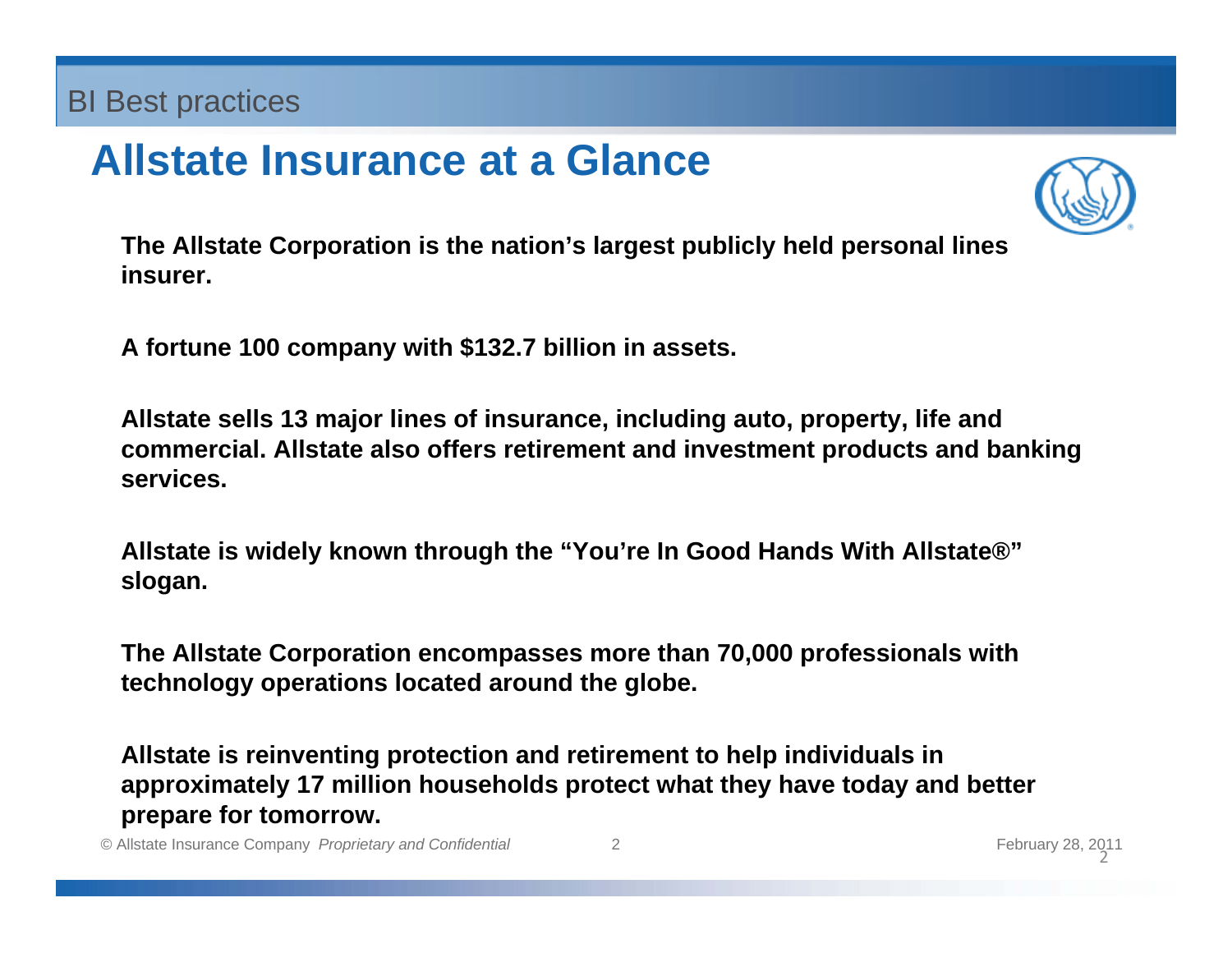### **Allstate Insurance at a Glance Allstate Insurance at a Glance**



#### **Allstate's Technology Environment**

- 4,000+ IT professionals
- 5,000+ software applications
- 100,000+ desktop computers supported
- Multiple operating systems
- Multiple technology platforms
- Multiple database systems

#### **Applications and Services**

- Advanced Analytics
- Business Process Management
- Capacity Planning
- Data Warehousing
- Document Imaging
- Enterprise Content Management
- Enterprise Databases
- Enterprise Information Integration
- ETL (Extract, Transform, Load) Tools
- Financial Applications
- High-Availability and Disaster Recovery
- High-Speed Networking
- Integration Architecture
- J2FF and Net
- Large Scale Networks
- Message Brokering
- Performance Management
- Rich Media Management
- Service Oriented Architecture
- Unix, Windows and Mainframe platforms
- Web Content Management
- Web Services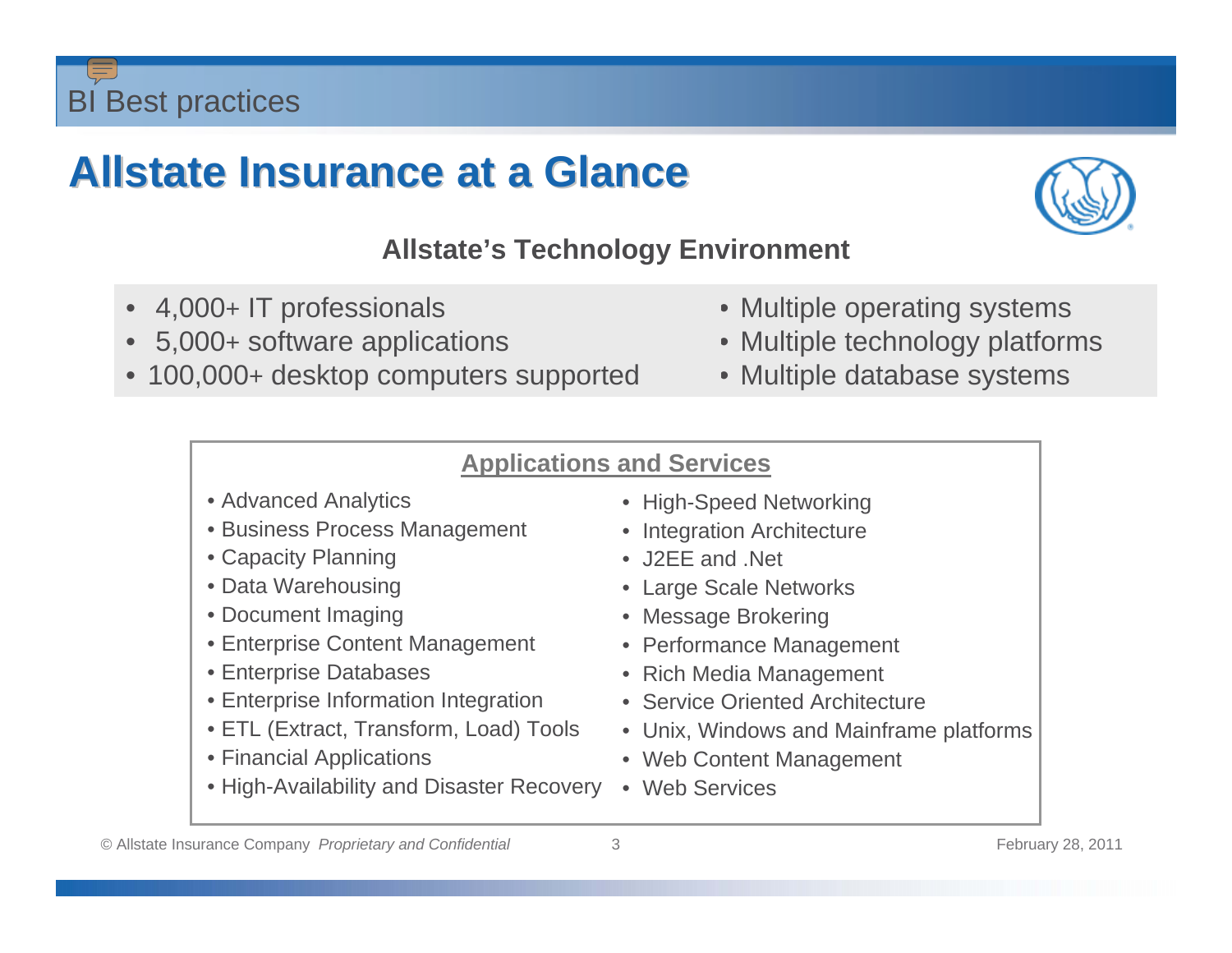### **The problem**





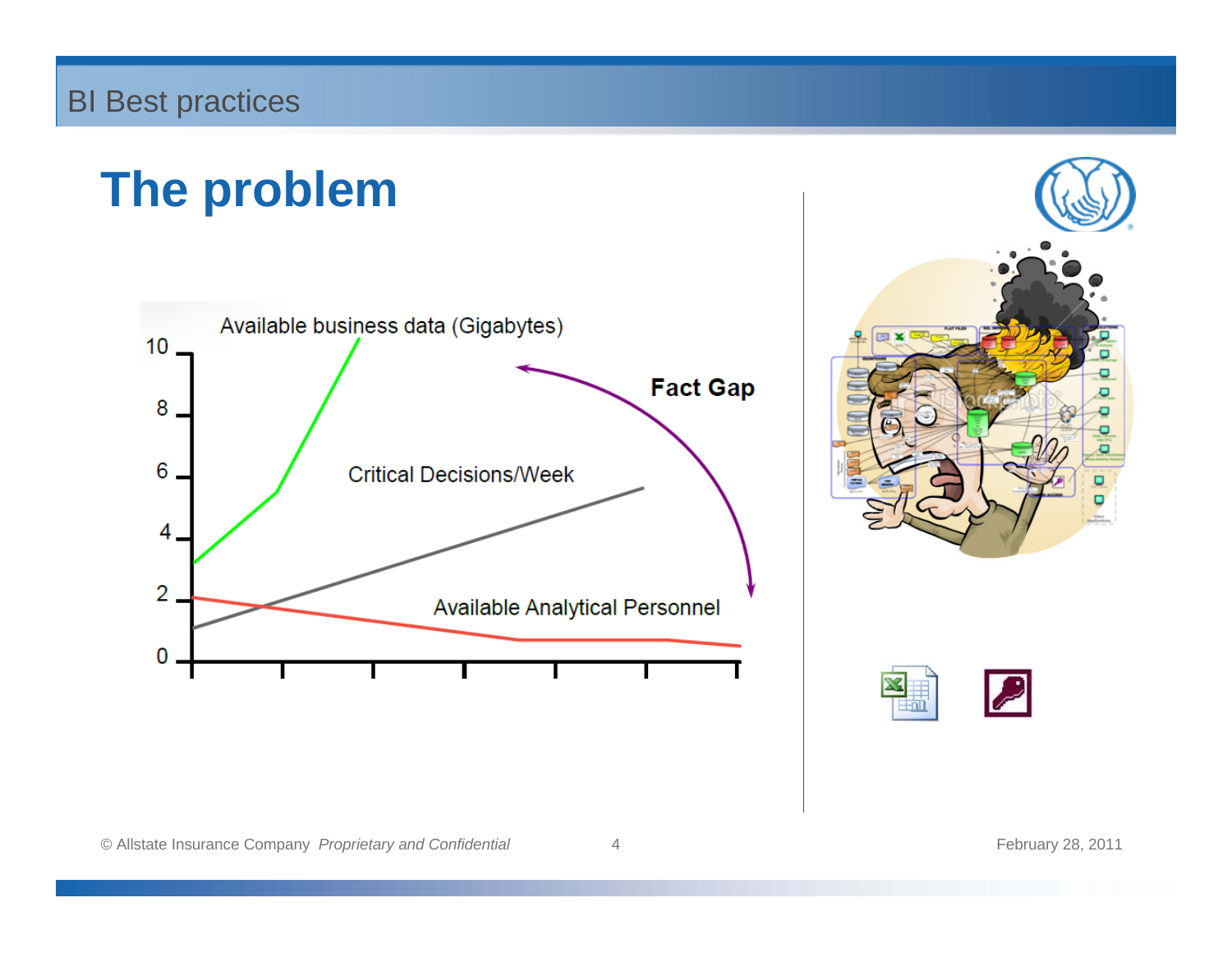### **The solution**



- Architecture design
	- Data optimization
	- Interface use cases
- Shared space
	- Communications
	- Templates
	- Visualizations
- Document integration and linking
	- OpenDocument
- Availability
	- DR resiliency
	- Scheduling

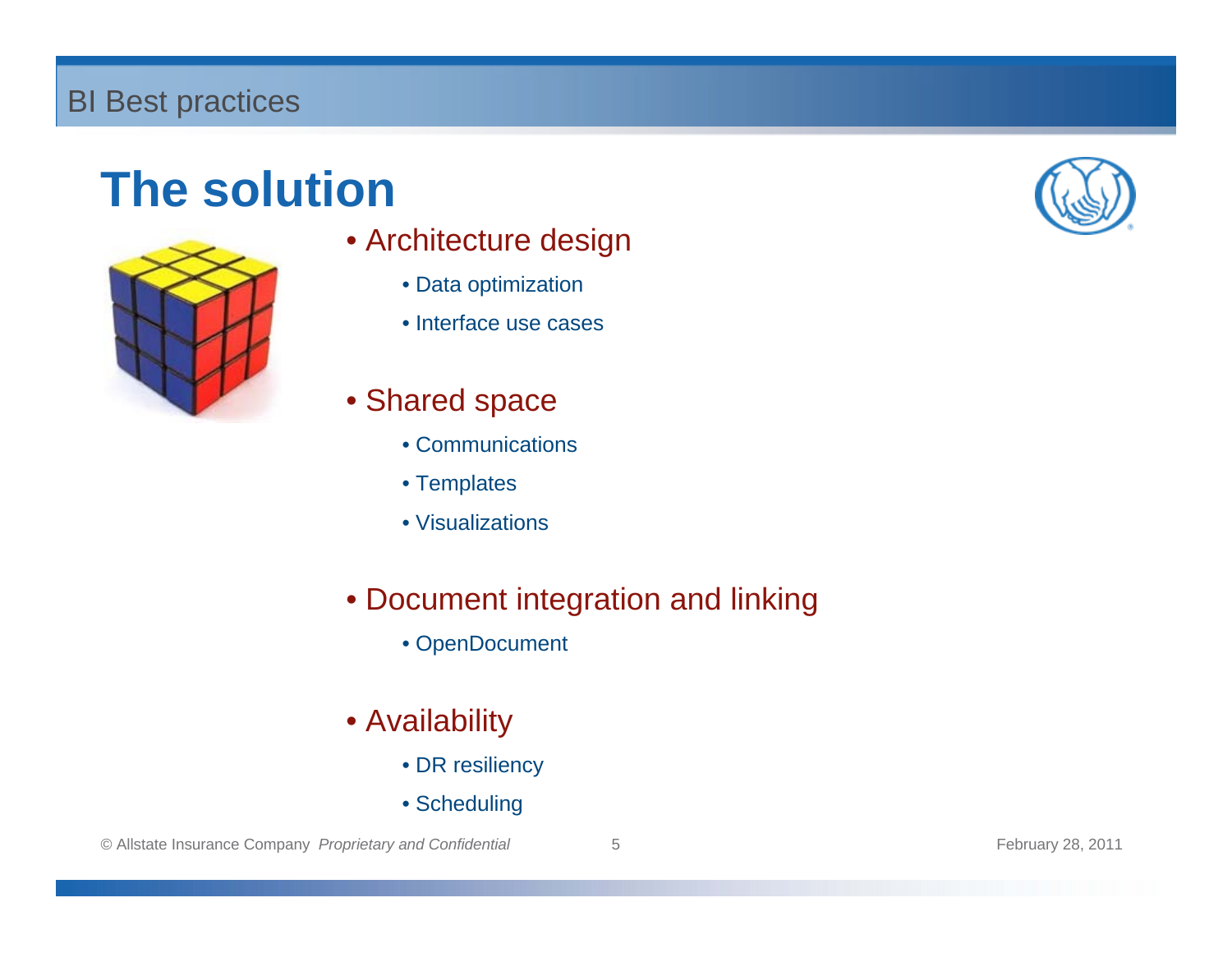## **Arch design: Data optimization**



- Data sourcing
	- When to warehouse the data, when to use SoR, and when to go somewhere in between
		- Mission criticality, Currency, Accuracy, Integration
	- Strong metadata

#### • Data structures

| Structure                                   | Short description                                                                                             | Use case                                                                                                                               |
|---------------------------------------------|---------------------------------------------------------------------------------------------------------------|----------------------------------------------------------------------------------------------------------------------------------------|
| Logical view (1a)                           | Logical RDBMS representation of one<br>or more tables joined together                                         |                                                                                                                                        |
| Derived table (1b)<br>(Nested inline query) | Business Objects universe construct<br>that is a logical formulated view of one<br>to many relational tables. | Embedded non-reusable focused business logic<br>٠<br>Ability to have an in-line reporting prompt<br>٠                                  |
| Materialized view<br>(2a)                   | Physical RDBMS representation of<br>one or more tables joined together                                        |                                                                                                                                        |
| Denomalized table<br>(2b)                   | A stand-alone DB table with all<br>columns necessary to support a<br>given report, or series of reports       | Good for standard reporting / dashboards when the<br>٠<br>underlying 3NF structure does not provide for effective<br>query performance |
| Star schema (3)<br>(Dimensional model)      |                                                                                                               |                                                                                                                                        |
|                                             |                                                                                                               |                                                                                                                                        |
|                                             |                                                                                                               |                                                                                                                                        |

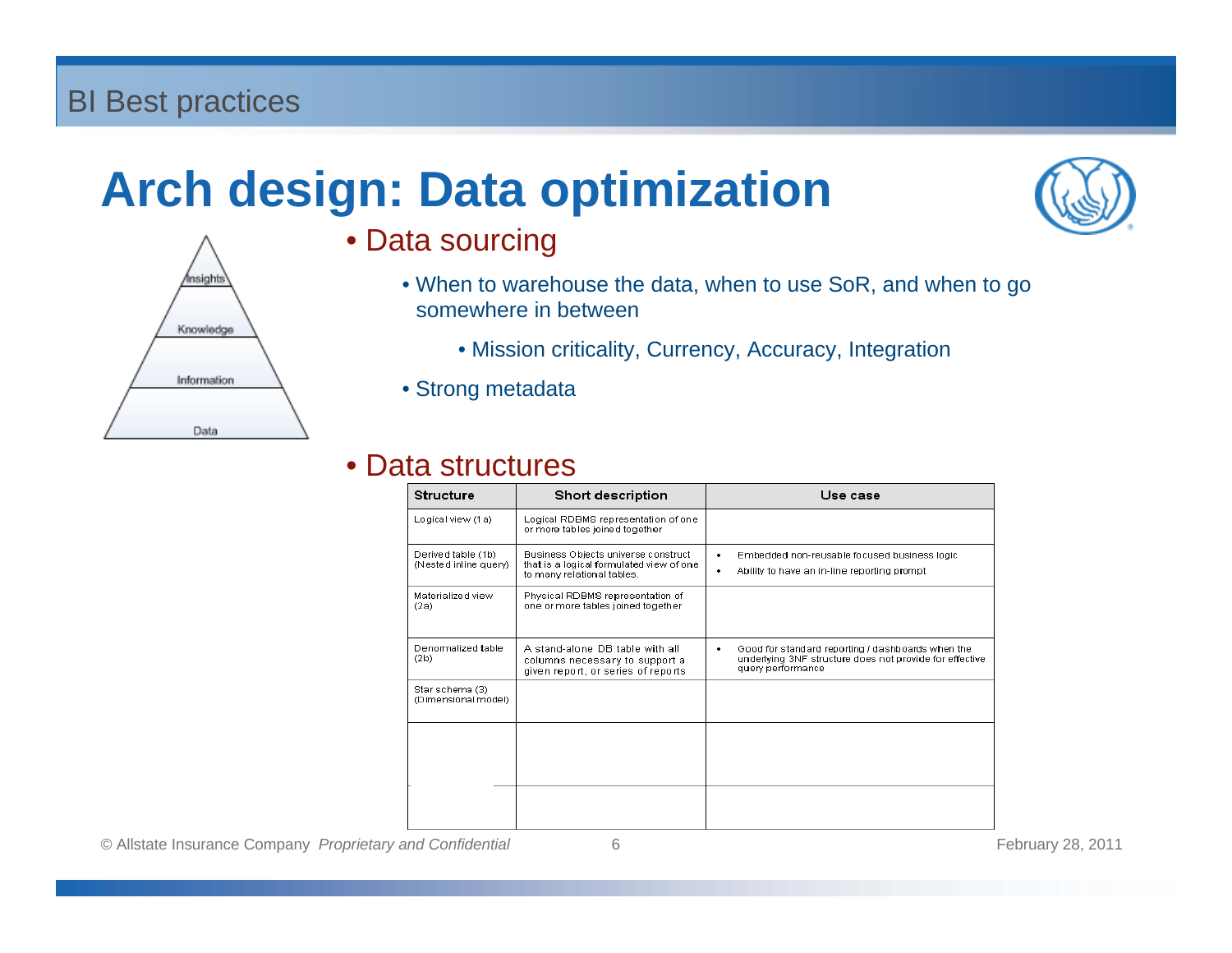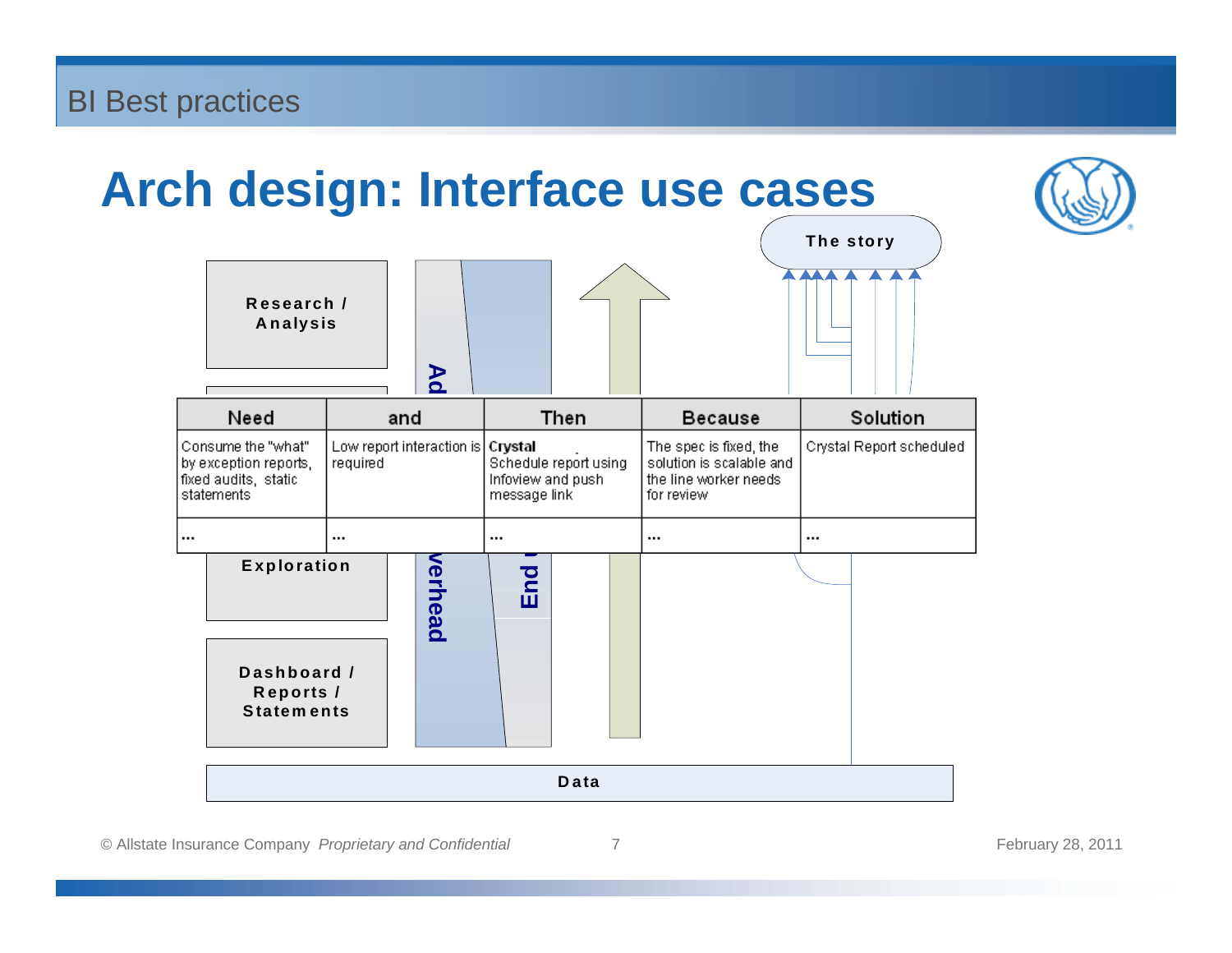### **Central Site with Guides and Standards**

| <b>約 EBIT Home Page</b>                                                                                                                 |                                                                                                                                                                                                                                                                                                    |                                                                                                                            | This Site $\vee$                                                                                                                                           |                |
|-----------------------------------------------------------------------------------------------------------------------------------------|----------------------------------------------------------------------------------------------------------------------------------------------------------------------------------------------------------------------------------------------------------------------------------------------------|----------------------------------------------------------------------------------------------------------------------------|------------------------------------------------------------------------------------------------------------------------------------------------------------|----------------|
|                                                                                                                                         | Home BO Universe/WebI   Crystal Reports   Xcelsius   BOE Integration                                                                                                                                                                                                                               |                                                                                                                            |                                                                                                                                                            | <b>Site Ad</b> |
| View All Site Content<br><b>Surveys</b><br>Xcelsius Training<br>Survey<br><b>About BI COE</b><br>$-$ EBIT<br>• Contacts                 | This is EBIT home page<br><b>News</b>                                                                                                                                                                                                                                                              | Tip of the day<br>right cornet)<br><b>Quick Links</b><br>• OpenDocument BOE                                                | It is easy to find documents and forms using search (upper<br>• Xcelsius Templates and Documentation                                                       |                |
| <b>Processes</b><br>· On-boarding<br>■ Training<br>Project Forms<br>· Issue & Defect Mgt                                                | Who we are?<br><b>EBIT - Enterprise Business Intelligence Team</b><br>EBIT is the business intelligence(BI) competency center across the Allstate enterprise.<br>The team serves as the central area of knowledge, expertise and best practices<br>regarding reporting, analytics and OLAP. [more] |                                                                                                                            |                                                                                                                                                            |                |
| $-SLA$<br>■ TODOs                                                                                                                       | <b>APAD Packages</b>                                                                                                                                                                                                                                                                               |                                                                                                                            | <b>Access to Business Objects Enterprise (BOE)</b>                                                                                                         |                |
| <b>Document Library</b><br>Document Library<br><b>Tools and Access to</b><br><b>Environments</b><br>" Tools We support<br>APAD Packages | APAD package summary<br><b>Tools We Support</b><br>Modified By<br>Type Name                                                                                                                                                                                                                        | <b>BOE</b><br>Development (BODEV)<br>Staging/UAT (BOUAT)<br>Production (BO)<br><b>BOE</b><br><b>Access to all BI tools</b> | <b>CMC</b><br><b>InfoView</b><br>Note: Access to BusinessObjects Enterprise Environments provides<br>CMC login instruction for Non-mast hode domain users. |                |
| Access to Reporting<br><b>Environments</b><br><b>Links and Shortcuts</b><br>Client Support                                              | <b>□ Add new document</b>                                                                                                                                                                                                                                                                          | Type Name<br>卣                                                                                                             | Access to BusinessObjects Enterprise Environments                                                                                                          | Modified By    |
| Client Support FAQ<br>· Architecture                                                                                                    |                                                                                                                                                                                                                                                                                                    | □ Add new document                                                                                                         |                                                                                                                                                            |                |
| <b>Discussions</b><br><b>Business Objects</b><br>Developers Group                                                                       |                                                                                                                                                                                                                                                                                                    | <b>Contacts</b>                                                                                                            | Last Name First Name Business Phone E-mail Address                                                                                                         |                |
| <b>Sites</b><br><b>People and Groups</b>                                                                                                |                                                                                                                                                                                                                                                                                                    |                                                                                                                            |                                                                                                                                                            |                |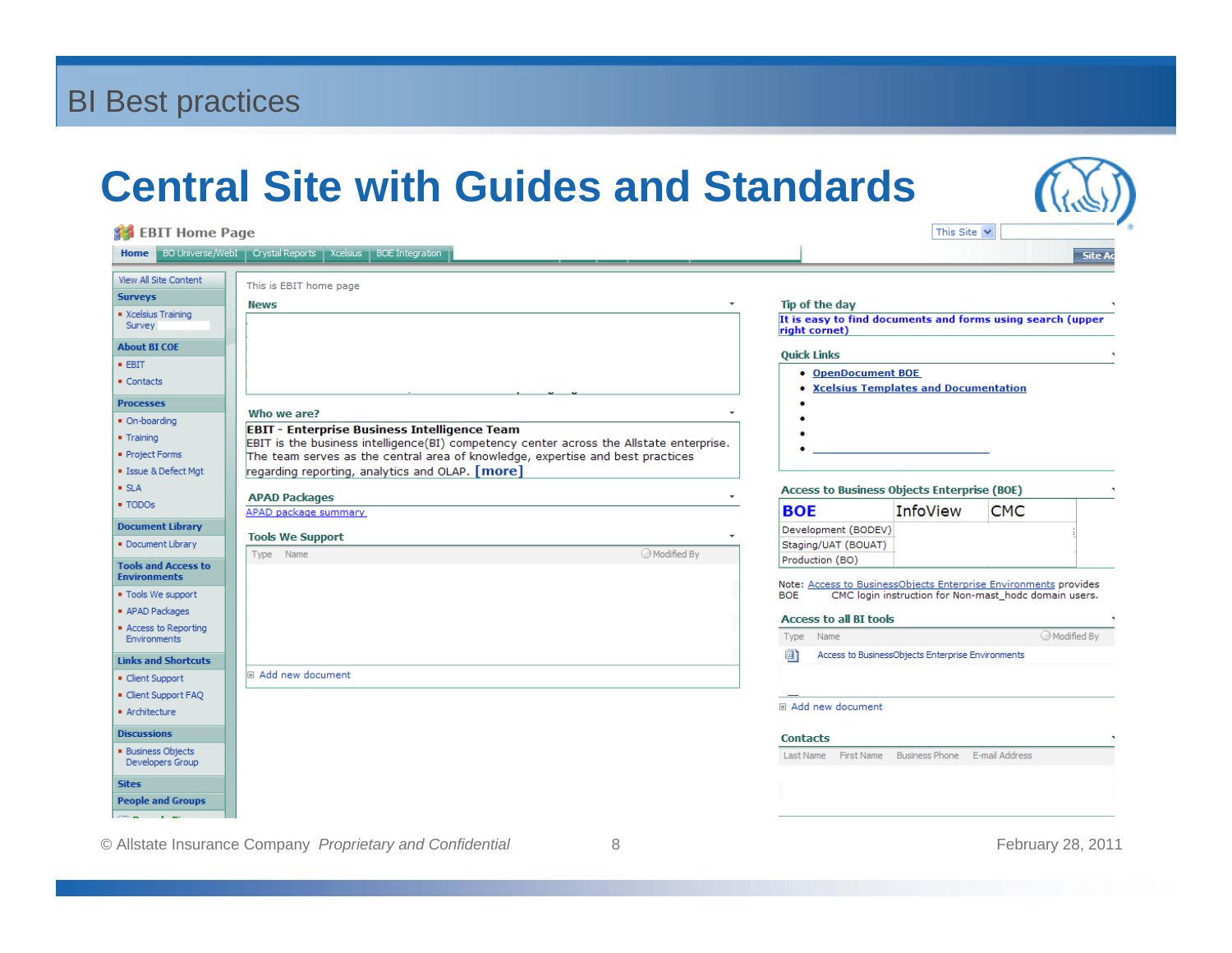### **Handbooks for Allstate Best Practices / Reference**



EBIT Home Page > Document Library > BusinessObjects Universe, Web and Desktop Intelligence Design

#### Document Library

To Open link in a new window hold SHIFT key and then click on the link.

To preview CHM file save it to your local hard drive and open it from that location.

| New          | Upload $\blacksquare$<br>Actions -<br>Settings -<br>▼              |                                |             |
|--------------|--------------------------------------------------------------------|--------------------------------|-------------|
| <b>Type</b>  | Name                                                               | Document type                  | Modified By |
|              |                                                                    | Guide                          |             |
|              |                                                                    | Guide                          |             |
|              | BusinessObjects Universe Designer User's Guide                     | Guide                          |             |
|              | Analysis with Web Intelligence                                     | Guide                          |             |
|              | Building Reports Using the Web Intelligence                        | Guide                          |             |
| 團            | Document a Universe                                                | <b>Technical Documentation</b> |             |
|              |                                                                    | Guide                          |             |
| $\mathbb{F}$ |                                                                    | <b>Technical Documentation</b> |             |
| 働            | Universe Development Guide                                         | <b>Technical Documentation</b> |             |
|              | BusinessObjects Universe and Web Intelligence Developer's Handbook | Guide                          |             |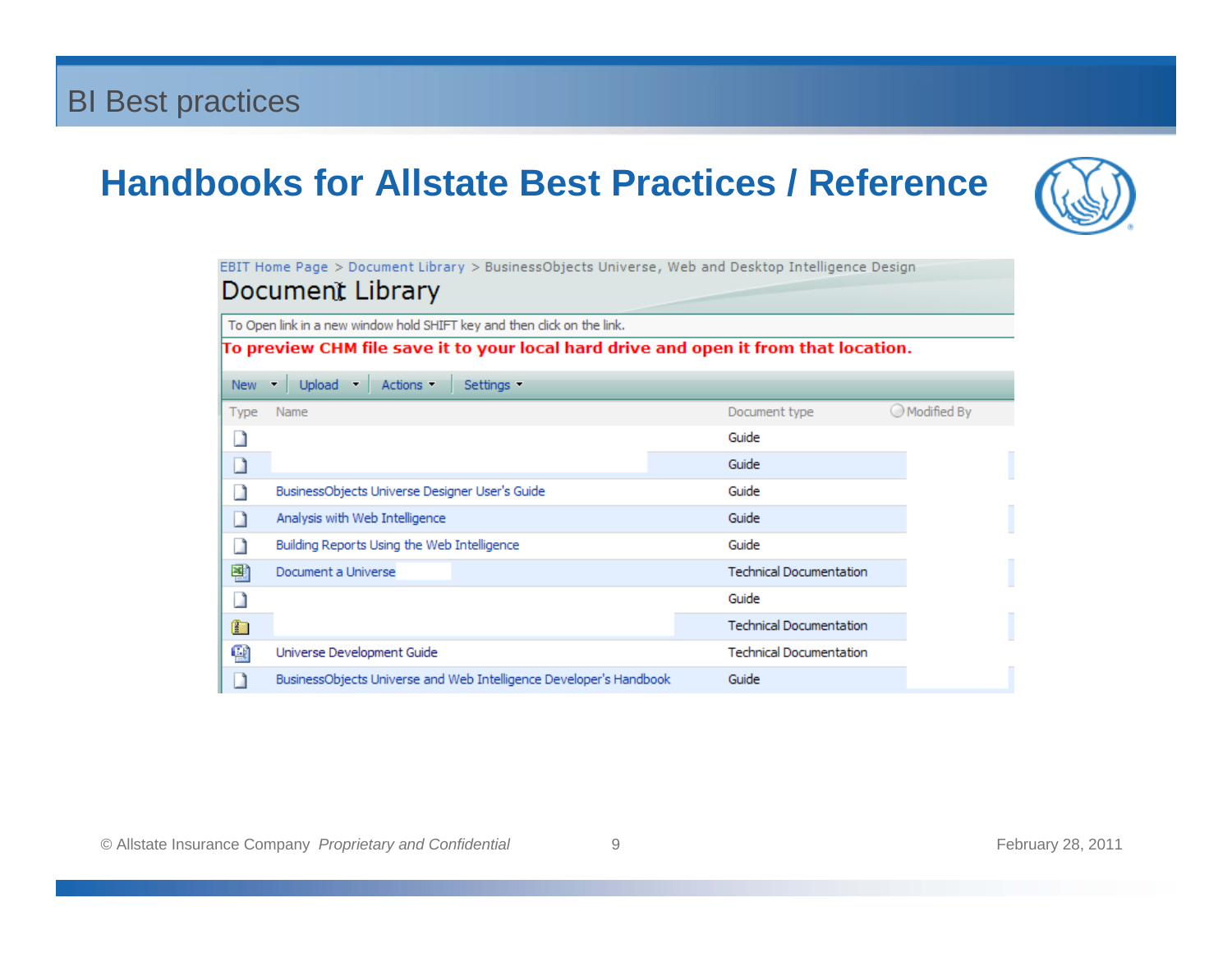### **Streamlining with Standardized Templates**



#### **Implements Templated Reports for each tool (Webi/Crystal/Deski/XC)**

• Common Look and Feel

LOGO

Report Template - Landscape Report Version: ٠A Run Date: 10:05:36 AM GMT-04:00 Page: 1/1

**Report Title** 

– Base tabs on report



• Set up for Ad Hoc usage already pointing to Universe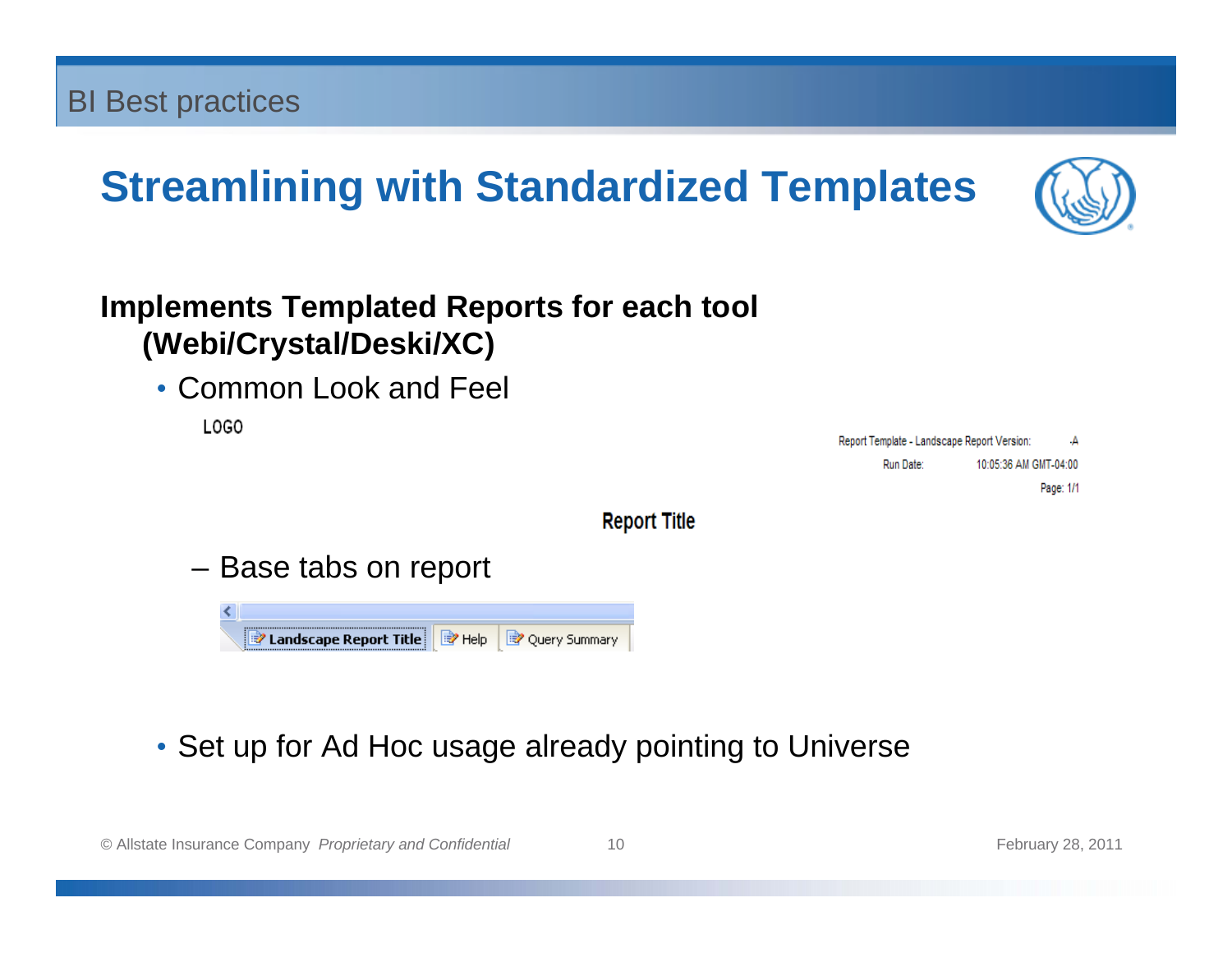### **Streamlining with Standardized Templates**



#### **Helps with Support and Adoption**

- Report Version (do you have the current version of the report)
- Help: Provides context to the data and hopefully avoids questions
- Query Summary: Provides details on the queries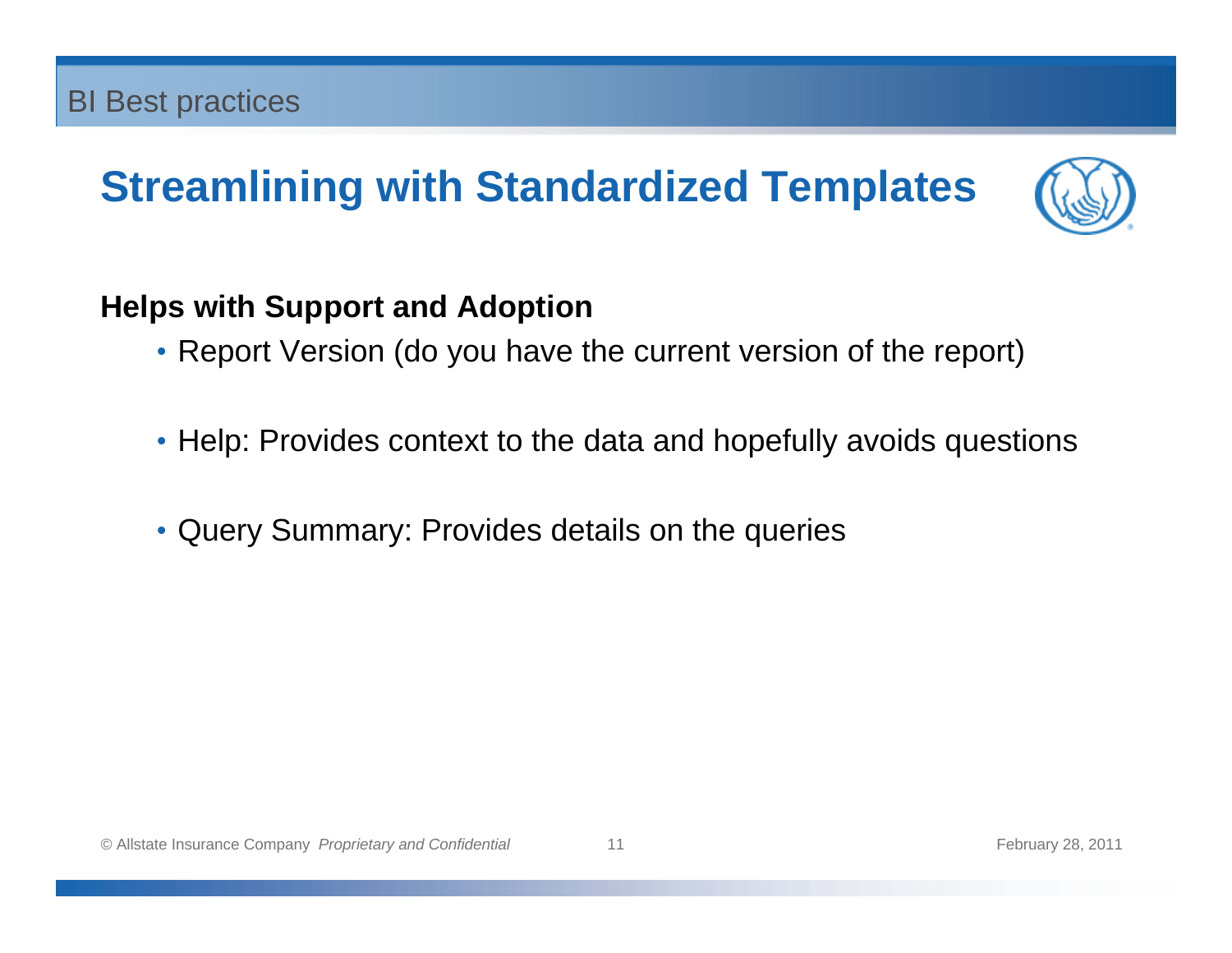### **Visualizations Best Practices**





#### **Xcelsius Style Guide**

- Colors, fonts…
- Common Navigation
- Best use of Visuals and colors
- Components to Avoid
- Difference between a Dashboard, Scorecard, Report or Application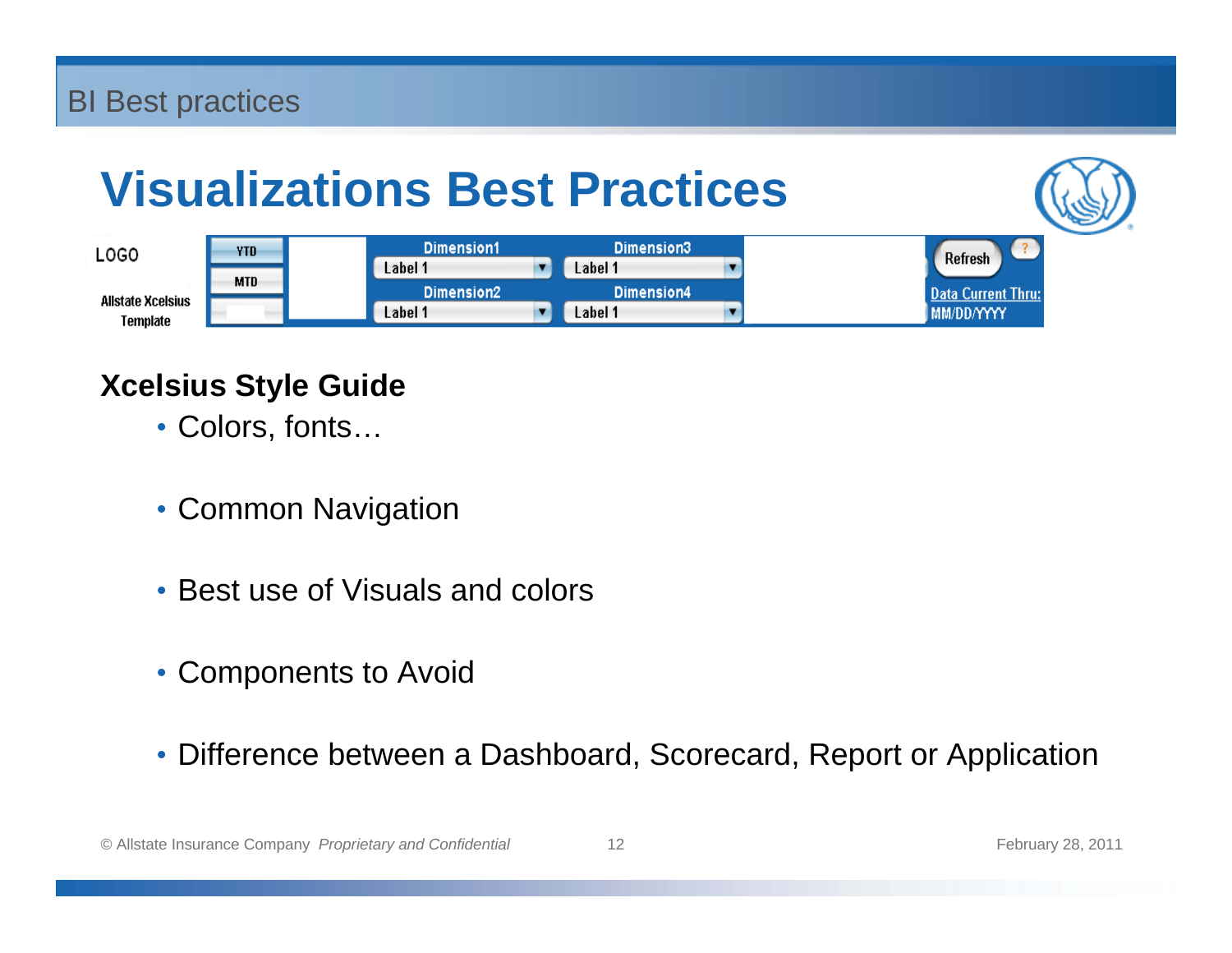### **Templates for Monitoring Usage**



**XXXX Report Version:** 

-A

**Run Date:** Page: 1/1

| <b>Action</b><br>YYYY-MM | <b>Count of</b><br><b>Unique</b> |
|--------------------------|----------------------------------|
| 20<br>-01                | 79                               |
| 20٠<br>-02               | 38                               |

#### Usage of the XXXXXXXXX

The data to the left is a total of unique users who have access the reports within the month. On the graph below the user will be counted on each day they would access a report. Therefore the graph will have a higher count and show overall usage where the count to the right is the total number of users access the reports within a month.



By Day (YYYY-MM-DD)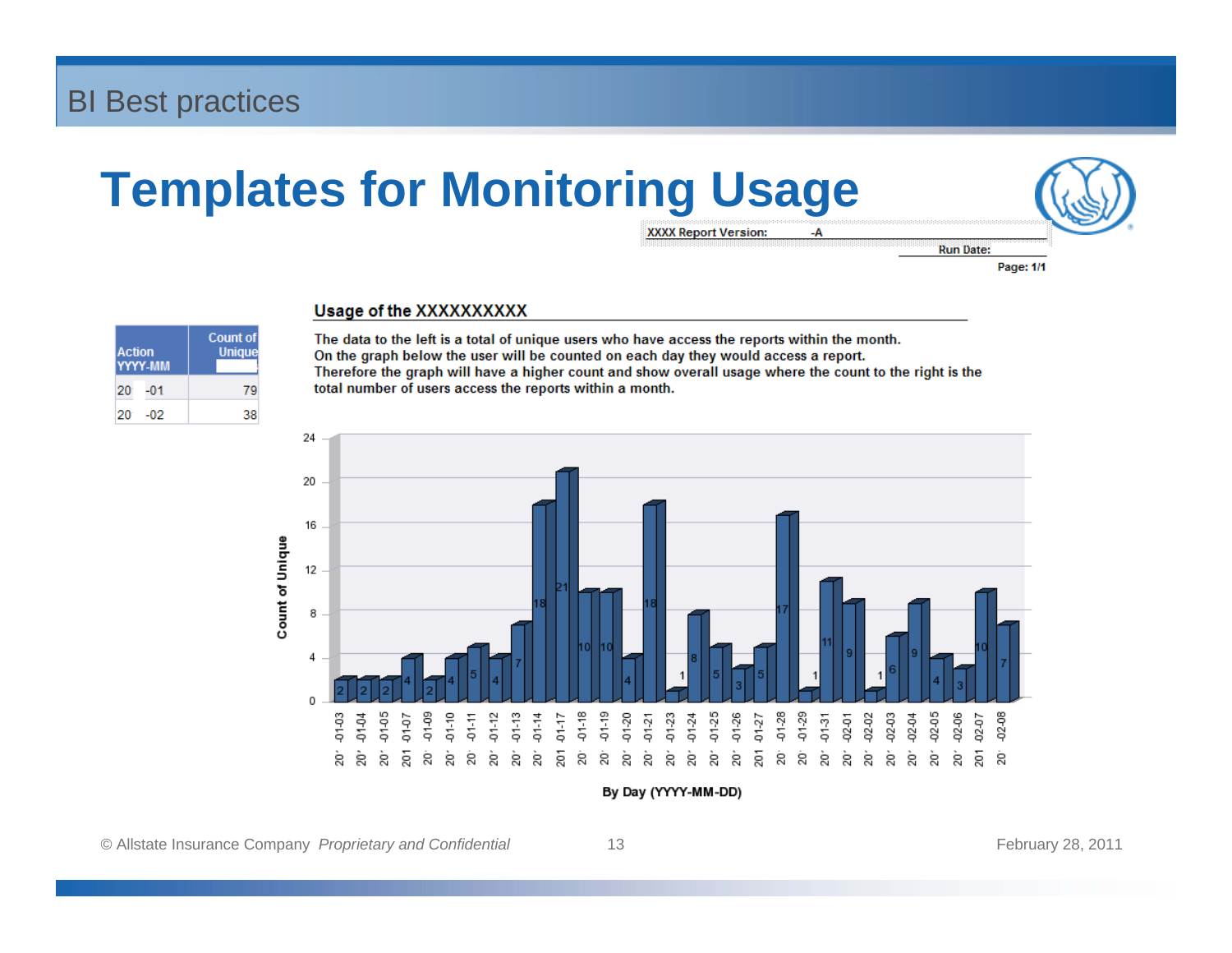### **OpenDocument best practices**



### **Key benefits**

- Universal: OpenDocument can open document hosted in BOE
- Efficient: Cuts number of steps required to run report in InfoView. No need to navigate to report, select prompts, select export format etc
- Flexible: Gives ability "hard-code" prompts value in URL and provides user with interactive prompts
- Simple Format: OpenDocument format is readable and relatively easy to understand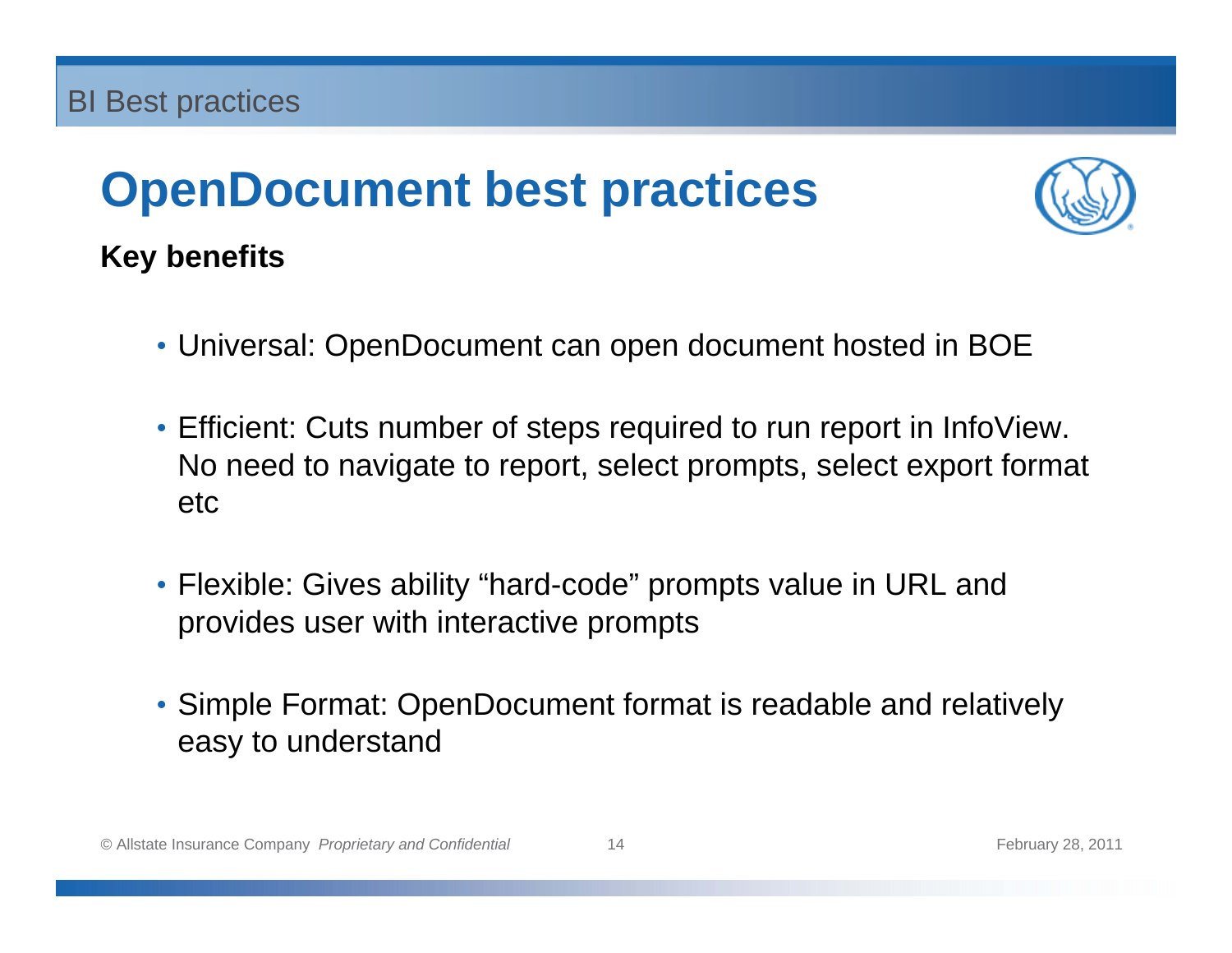## **OpenDocument best practices**



### **Key benefits**

- Distribution: URL can be embedded in to webpage, email or any office document
- No dependency on SDKs or Custom coding: usually not affected by BO upgrades
- Integration with other Application and Reports Linking: above benefits make it perfect vehicle for application integration and report integration for drill down, drill up and drill thru navigation
- When best practices followed easy to maintain and migrate between environments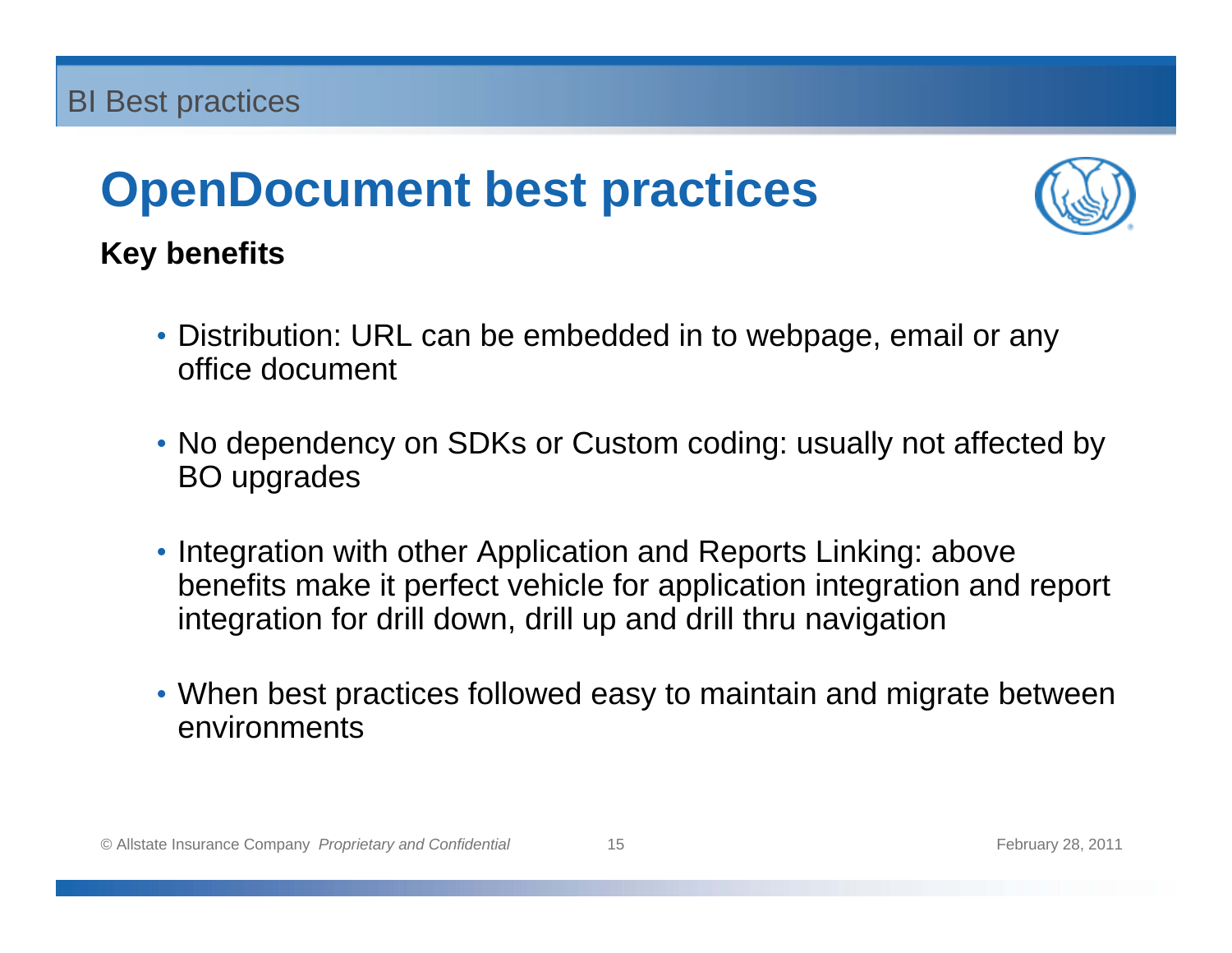### **OpenDocument best practices**



#### **Top 10 OpenDocument Best Practices**

- 1. Use relative path in OpenDocument, i.e. omit server name when document is on the same server/cluster/VIP
- 2. Avoid use of document Ids. Use document name and path to the folder
- 3. Do not mix Ids and Name/Path notations
- 4. Do URL encoding for OpenDocument parameters you cannot control
- 5. For Java deployments: Keep in mind that URLs are case sensitive
- 6. URL limit is 2083 characters. BO rewrites URL, so test OpenDocument URL
- 7. Parameters set for report in CMS cannot be overridden in OpenDocument
- 8. Use SSO if possible
- 9. Define and Publish your organization OpenDocument Best Practices/Guide to central location
- 10.Educate Developers and End Users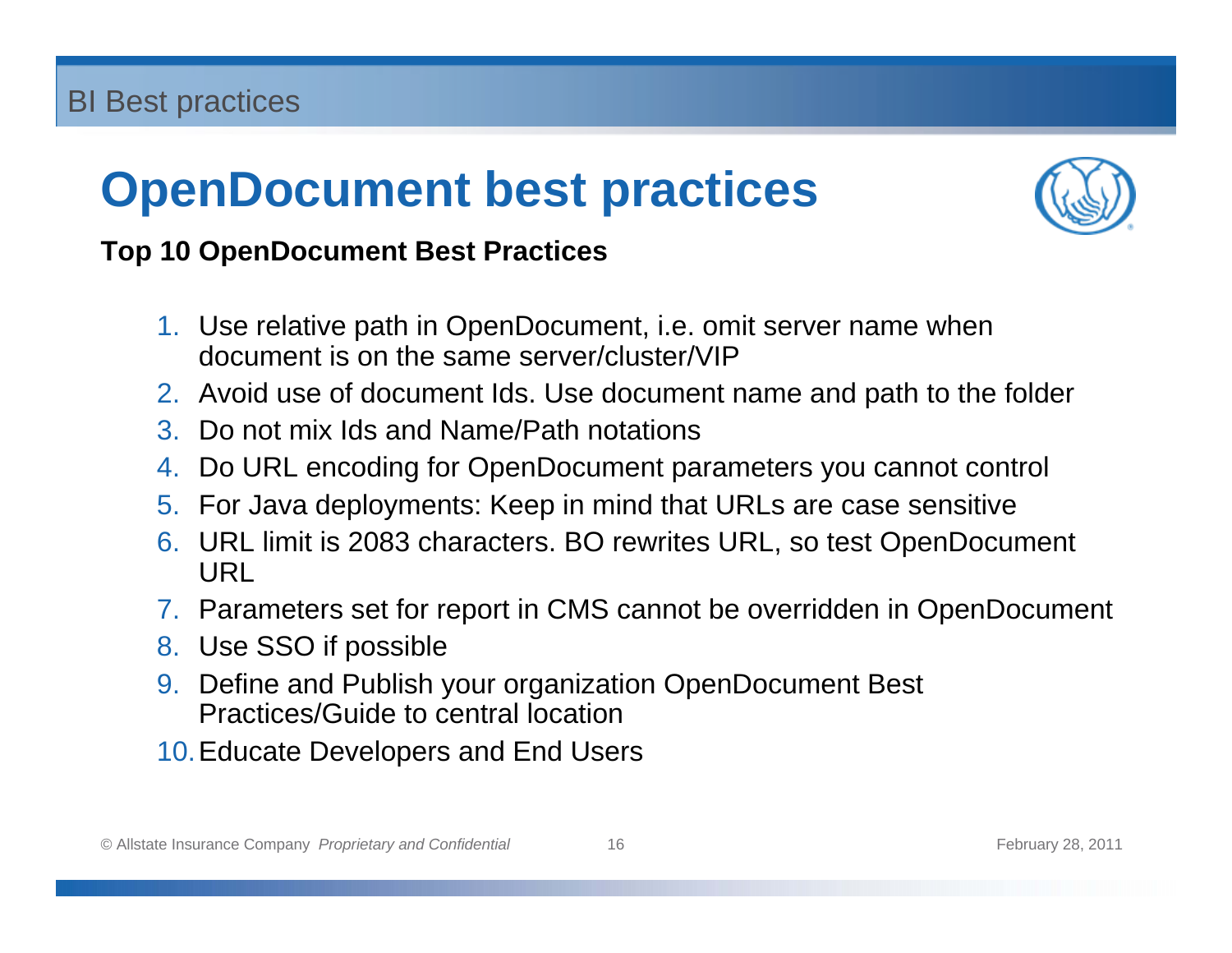

#### **Instance Manager – BO Admin's Best Friend**

- Much better than in XIR2, but still room for improvements
- Check daily, identify and address issues
- Identified and catalogued almost 50 different errors:
	- Table with error text, category, typical reason, action, standard email
	- Three categories (responsible parties):
		- User 50%, persistent emails do wonders
		- Application 30%, work with app teams
		- System 20%, often indication of serious trouble that requires immediate attention
	- Disclaimer: *Error table has not been reviewed/approved by SAP/BO. The research was done in house and there is no guarantee of accuracy*.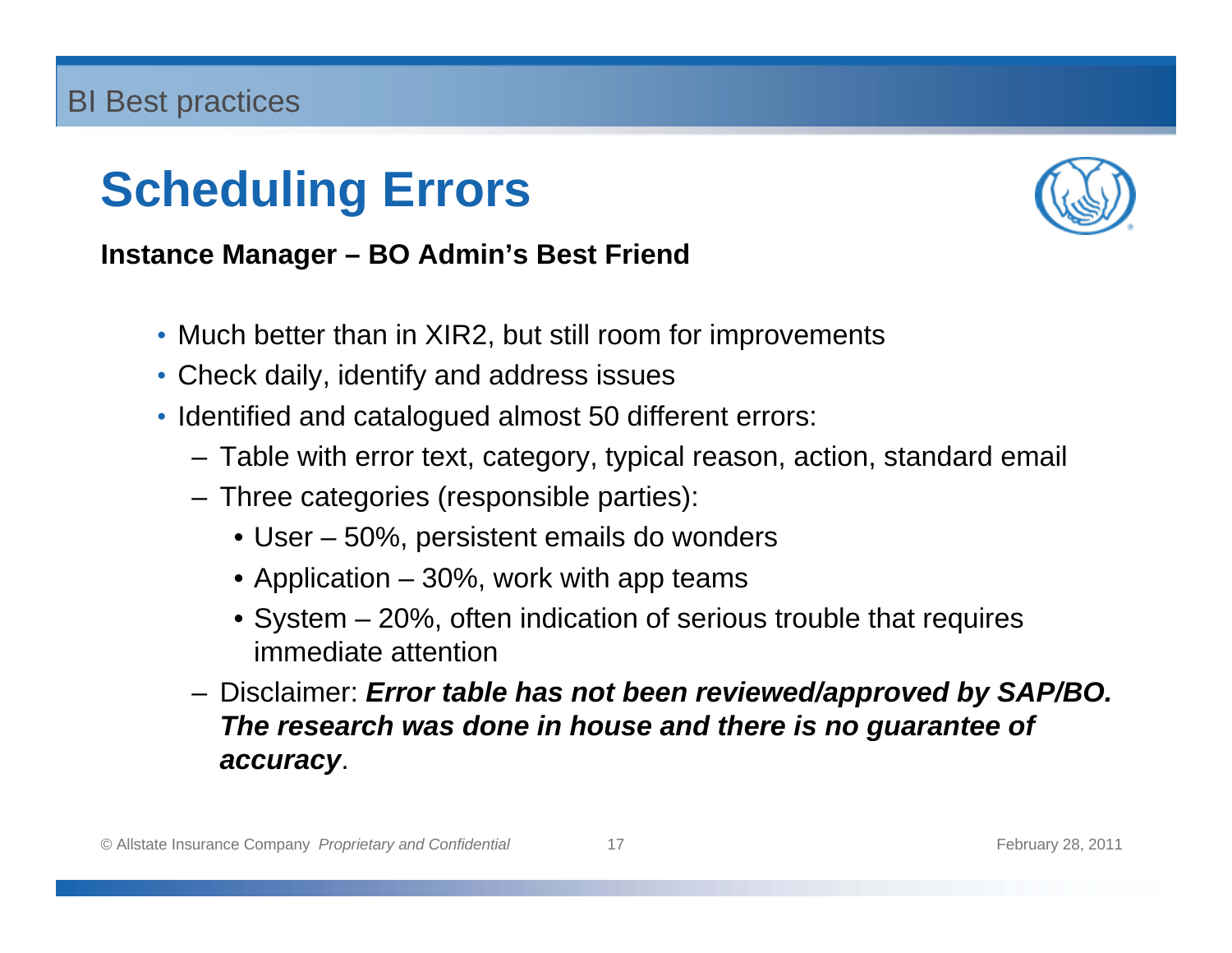

#### **User error – example 1**

• address error. [Error sending address(es) to SMTP server. Return code: [SMTP 550 - Requested action not taken: mailbox unavailable.

#### **Typical Reason**

- Invalid email address in the target list. The address must be entered in standard format
- May also happen when the user receiving the report leaves the company.

#### **Action**

• Send standard email to the scheduling user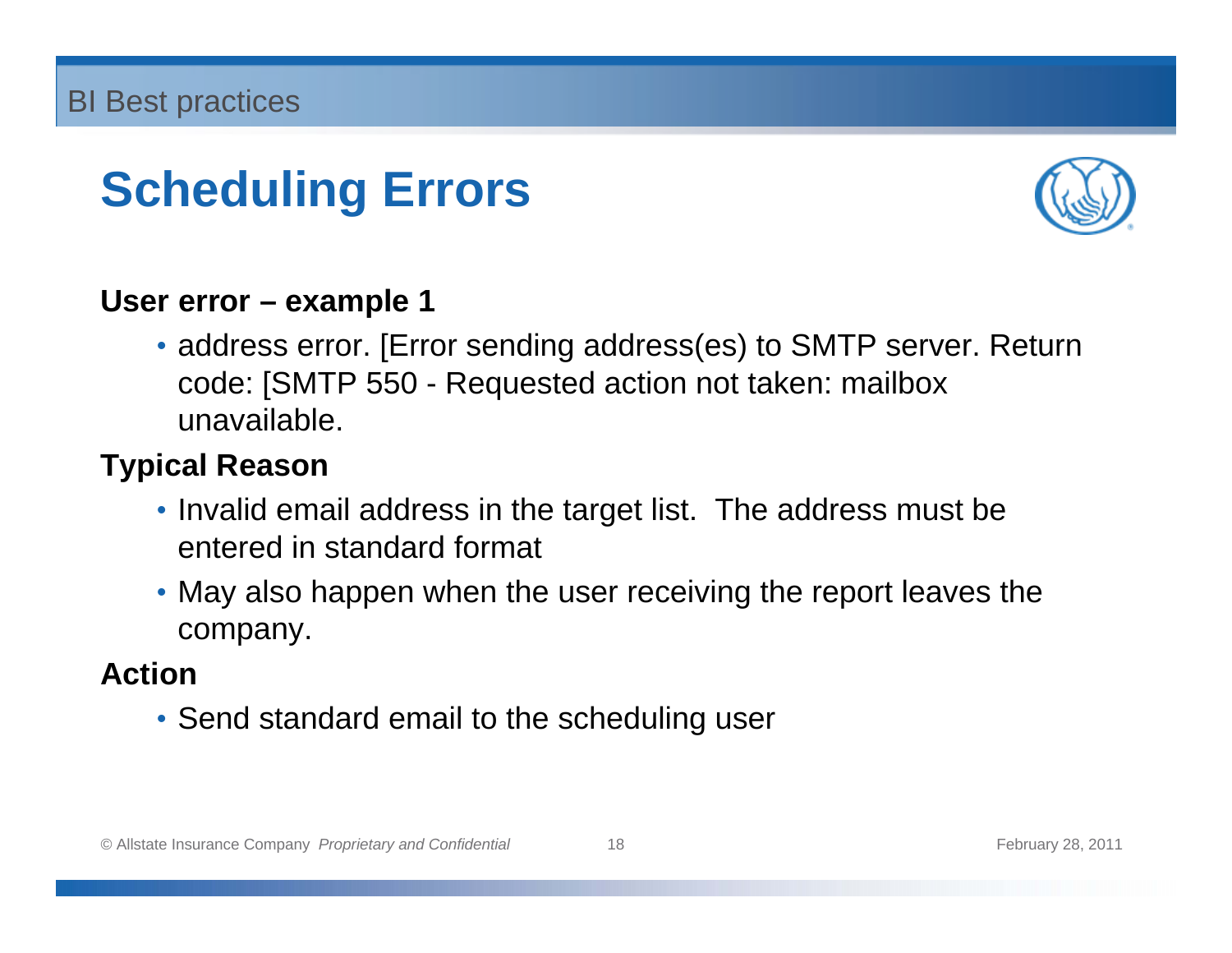

#### **Standard email example**

**Hello,**

- **You are receiving this email because your Business Objects/Crystal report [report name] keeps failing with the following error:**
- **address error. [Error sending address(es) to SMTP server. Return code: [SMTP 550 Requested action not taken: mailbox unavailable.].**
- **This failure is caused by an invalid email address in the report delivery list. Please remove or correct the invalid address and reschedule the report. The address must be entered in the standard format.**

**Regards,**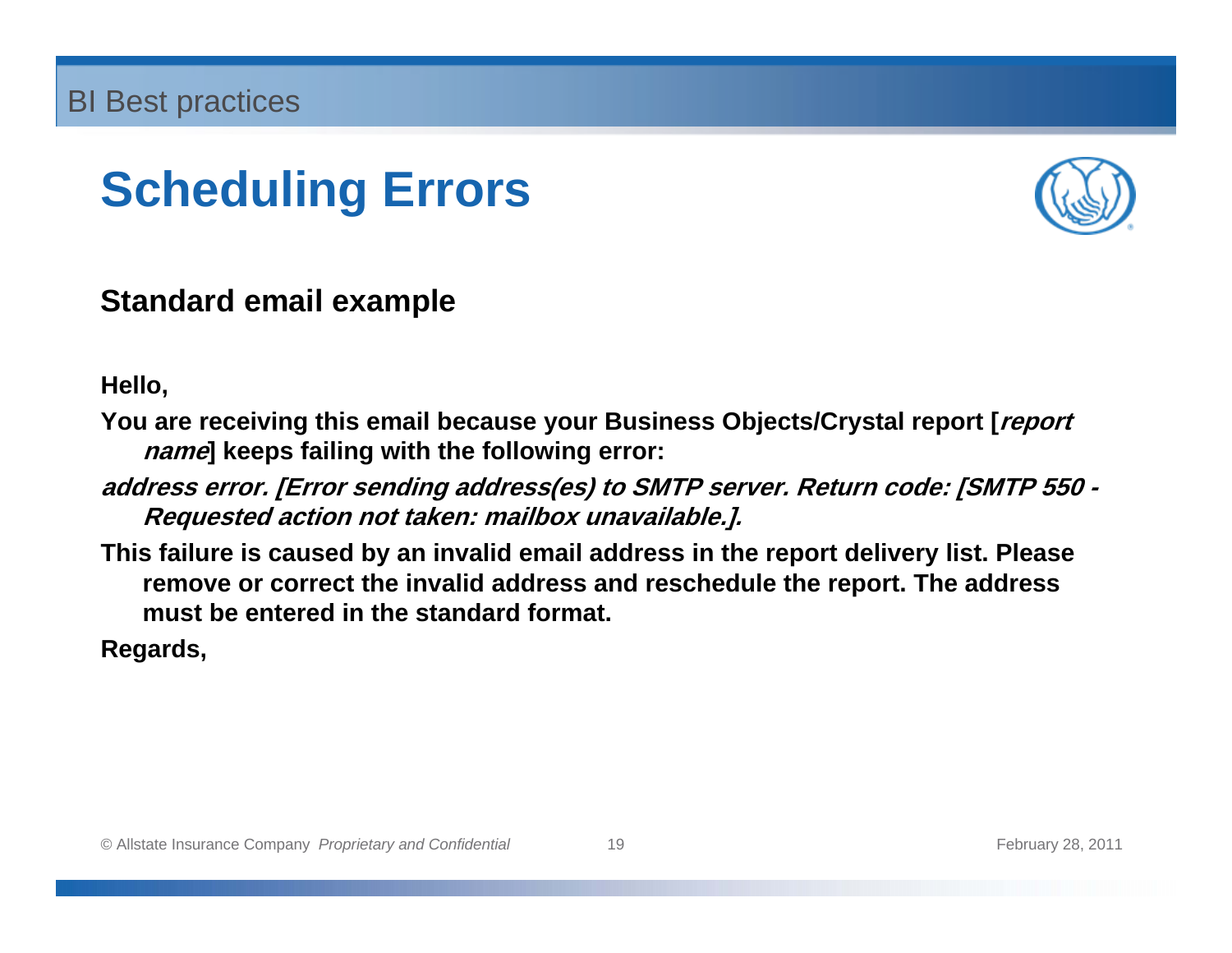

#### **User error – example 2**

• login error. [Logon failure: unknown user name or bad password.]: [CrystalEnterprise.DiskUnmanaged]

#### **Typical Reason**

- Password provided in the schedule expired
- Report output scheduled to a folder to which admin account has no access and no valid id/pass is provided

#### **Action**

• Send standard email to the scheduling user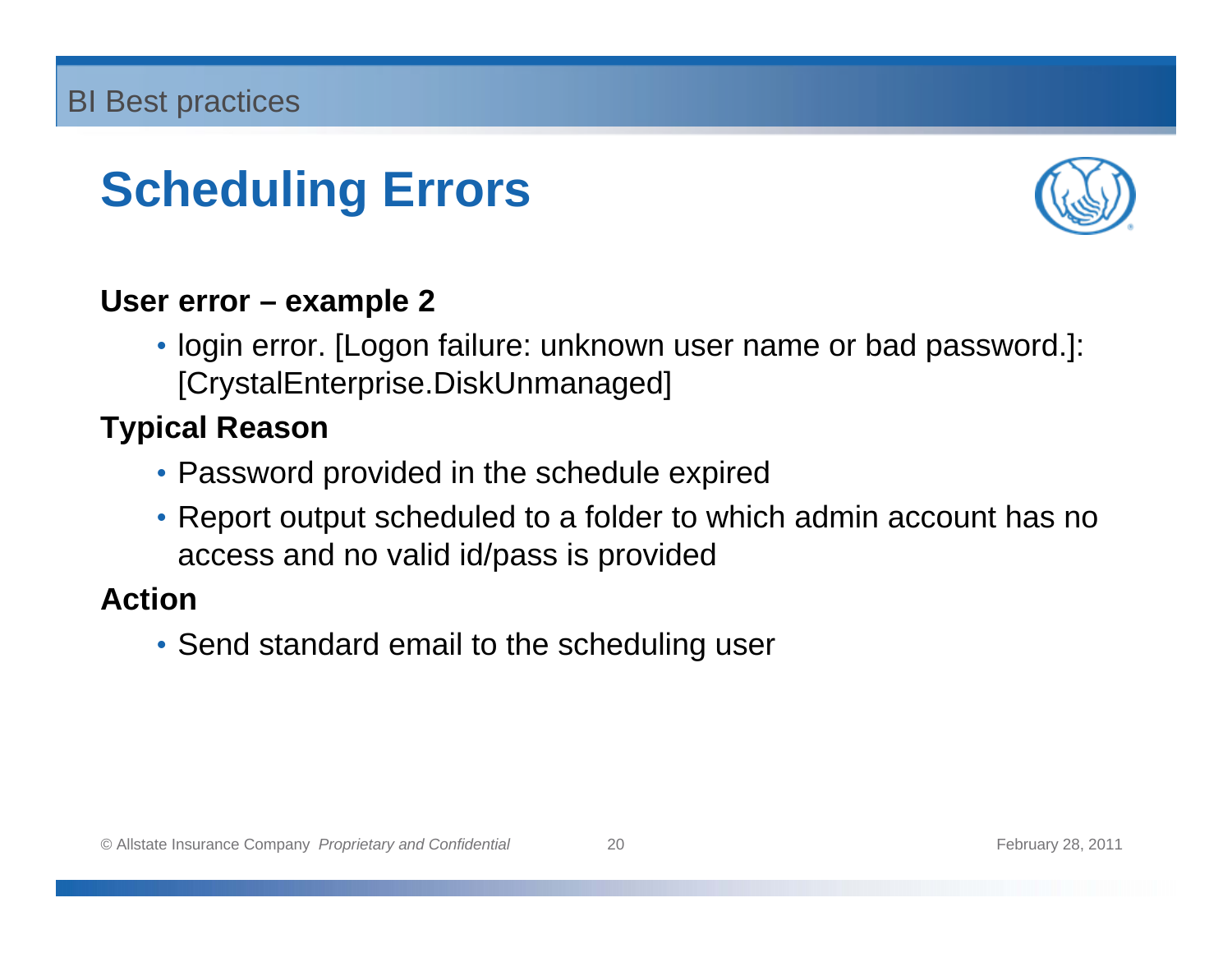

#### **Standard email example**

**Hello,**

- **You are receiving this email because your Business Objects/Crystal report [report name] keeps failing with the following error:**
- **login error. [Logon failure: unknown user name or bad password.]: [CrystalEnterprise.DiskUnmanaged]**
- **The reason for this failure is the lack of access to the share to which you are sending the report. Please provide the valid id/password in the Destination section of the scheduler and reschedule the report. The id must have permission to write to the share.**
- **Alternatively, you may make the share accessible to BO Administrator group, which includes the accounts running Business Objects services. In that case no id/password needs to be entered and there is no need to reschedule reports when the password changes.**

**Regards,**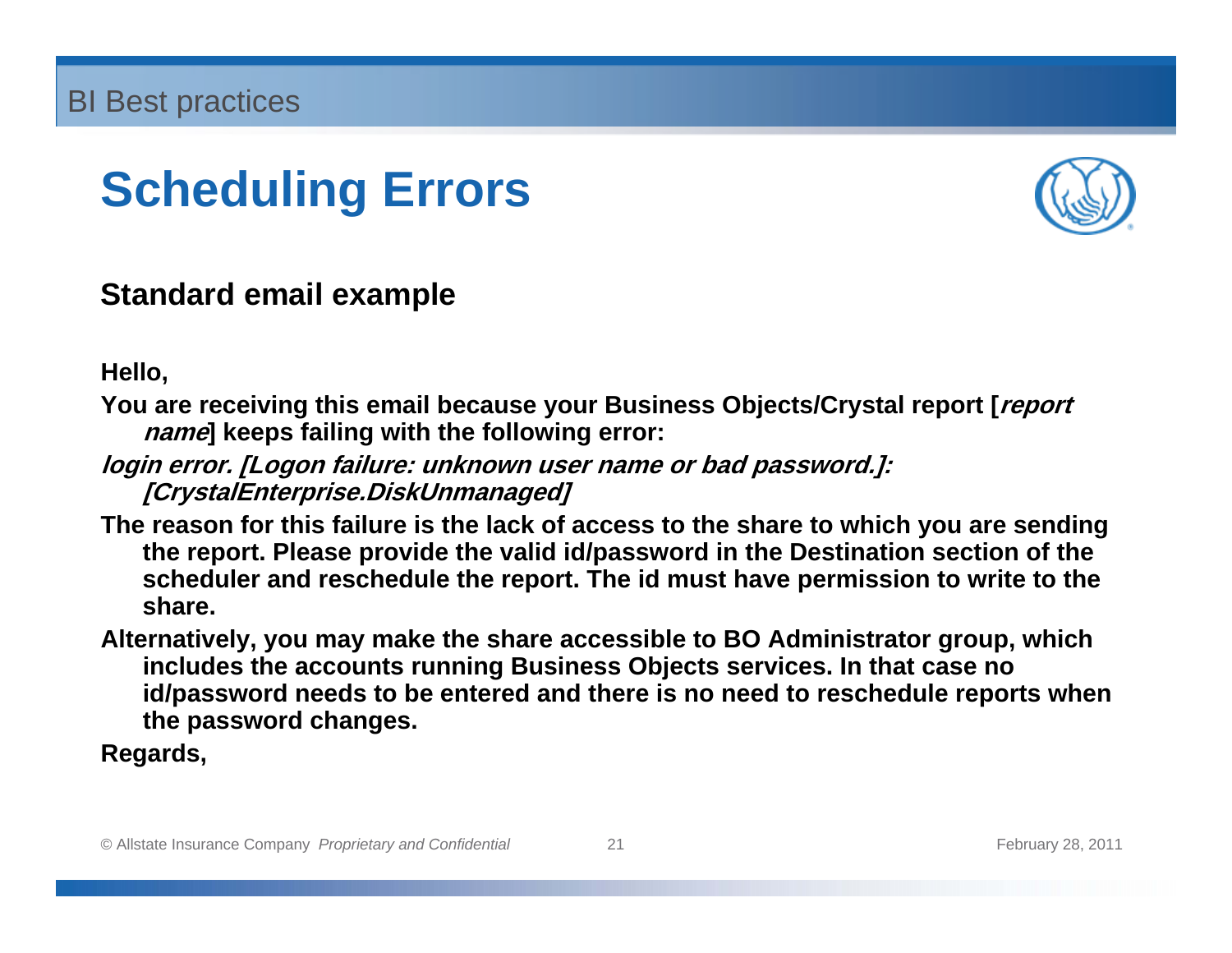

#### **User error – example 3**

• write error. [Error sending mail message to SMTP server. Return code: [].]: [CrystalEnterprise.Smtp]

#### **Typical Reason**

• Output file too large to send via email

#### **Action**

• Send standard email to the scheduling user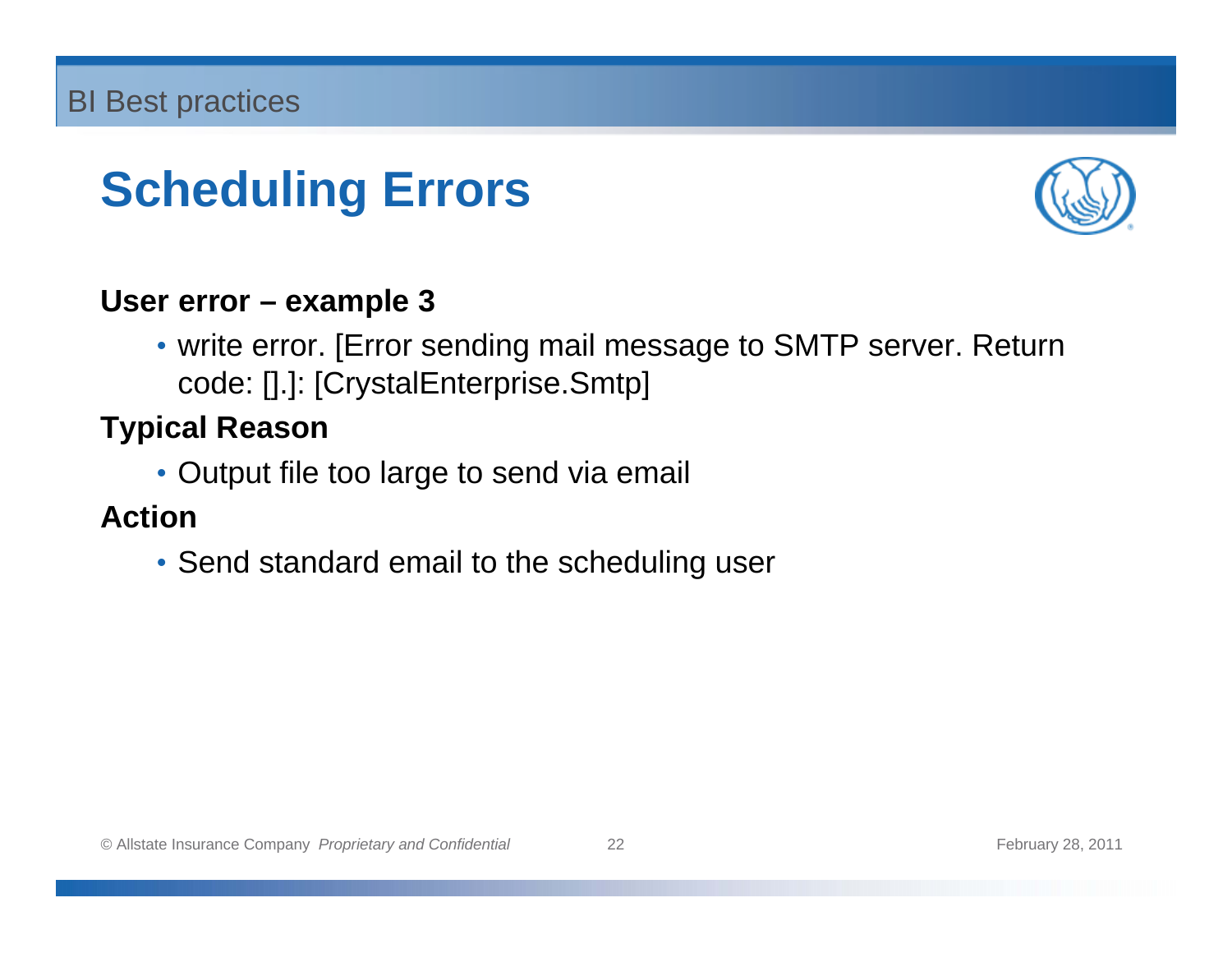

#### **Application error – example 1**

• A database error occurred. The database error text is....

#### **Typical Reason**

• Database error. May be caused by an issue with the universe design or processing on the DB. The error message usually provides more details, i.e. The database error text is: ORA-00932: inconsistent datatypes: expected - got CLOB

#### **Action**

• Contact the application group responsible for the universe and request investigation and/or correction. DBA's involvement may be required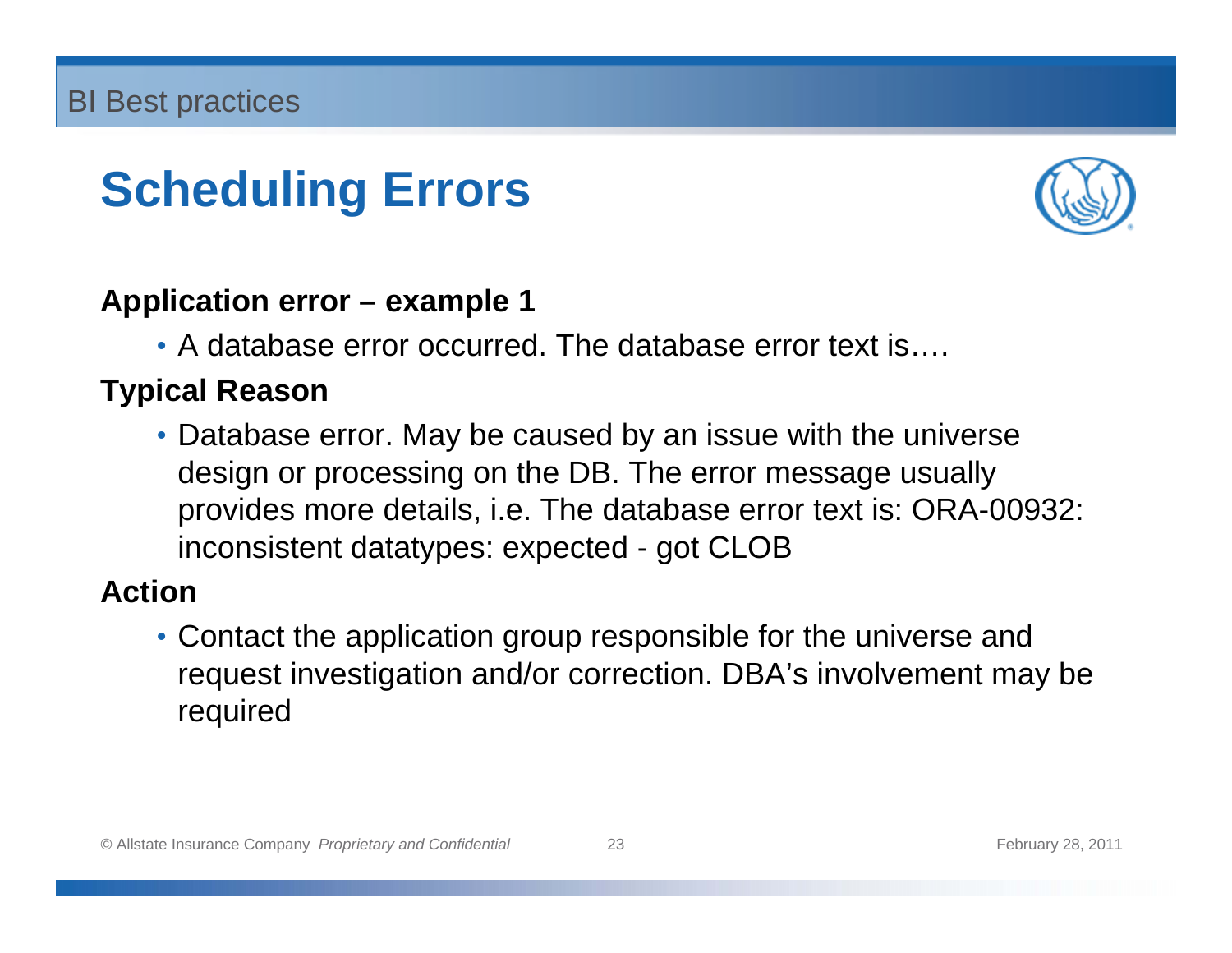

#### **Application error – example 2**

• Error in File ~tmp444066a4870aa89.rpt: Error in formula…

#### **Typical Reason**

• Error in CR code. The error message usually provides more details, i.e. Error in formula Record Selection: '( ' The string is non-numeric.

#### **Action**

• Contact the application group responsible for the report and request correction.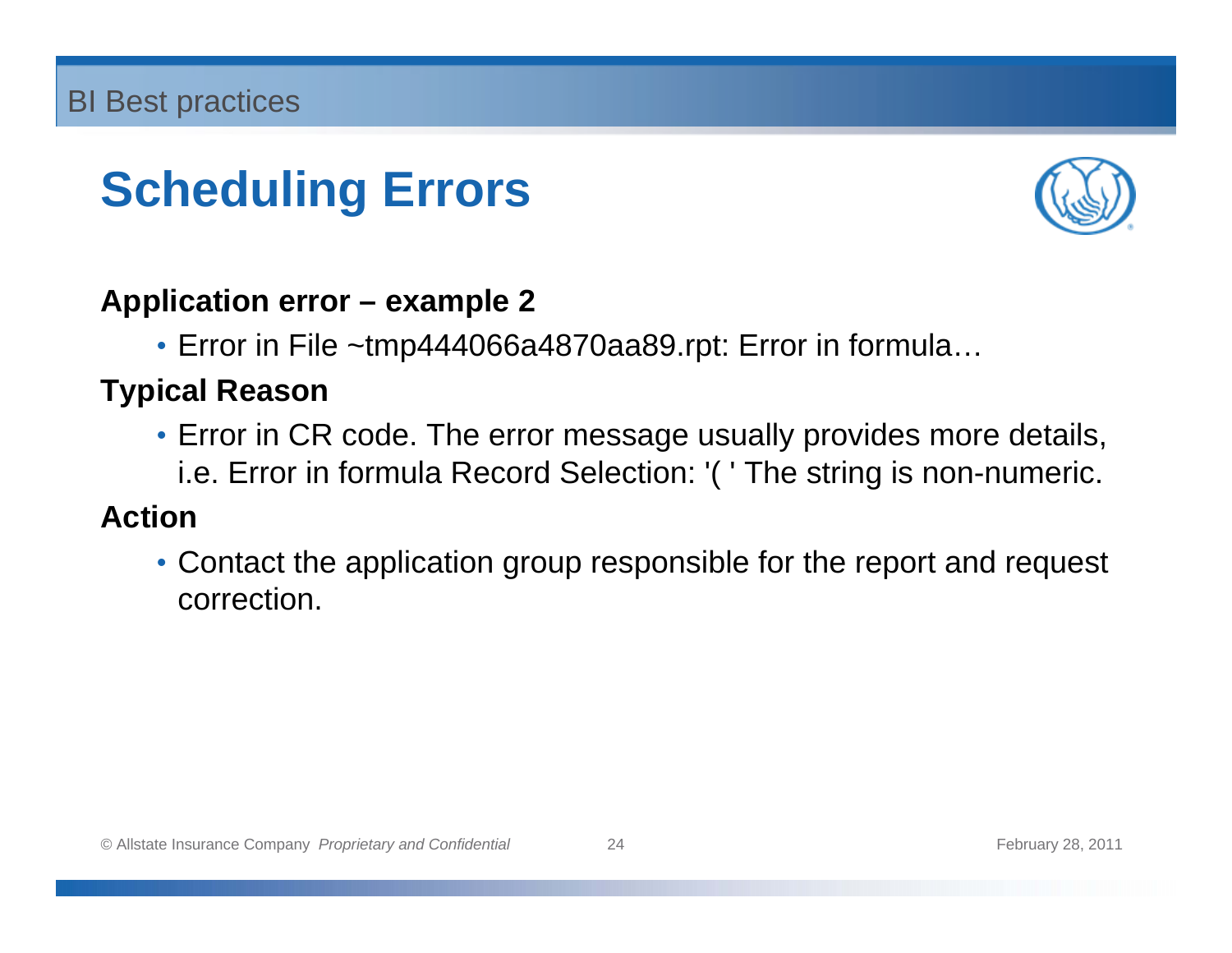

#### **System error – example 1**

• login error. [Not a valid logon token. (FWB 00003)]: [CrystalEnterprise.Managed]

#### **Typical Reason**

- Job server processing the report lost its connection with CMS. This may happen when one of CMS servers stopped or was rebooted.
- Usually these errors will congregate with common job start time. The time will coincide with the CMS issue.

#### **Action**

- Verify that all CMS servers recovered and are functioning properly.
- The report must be rescheduled.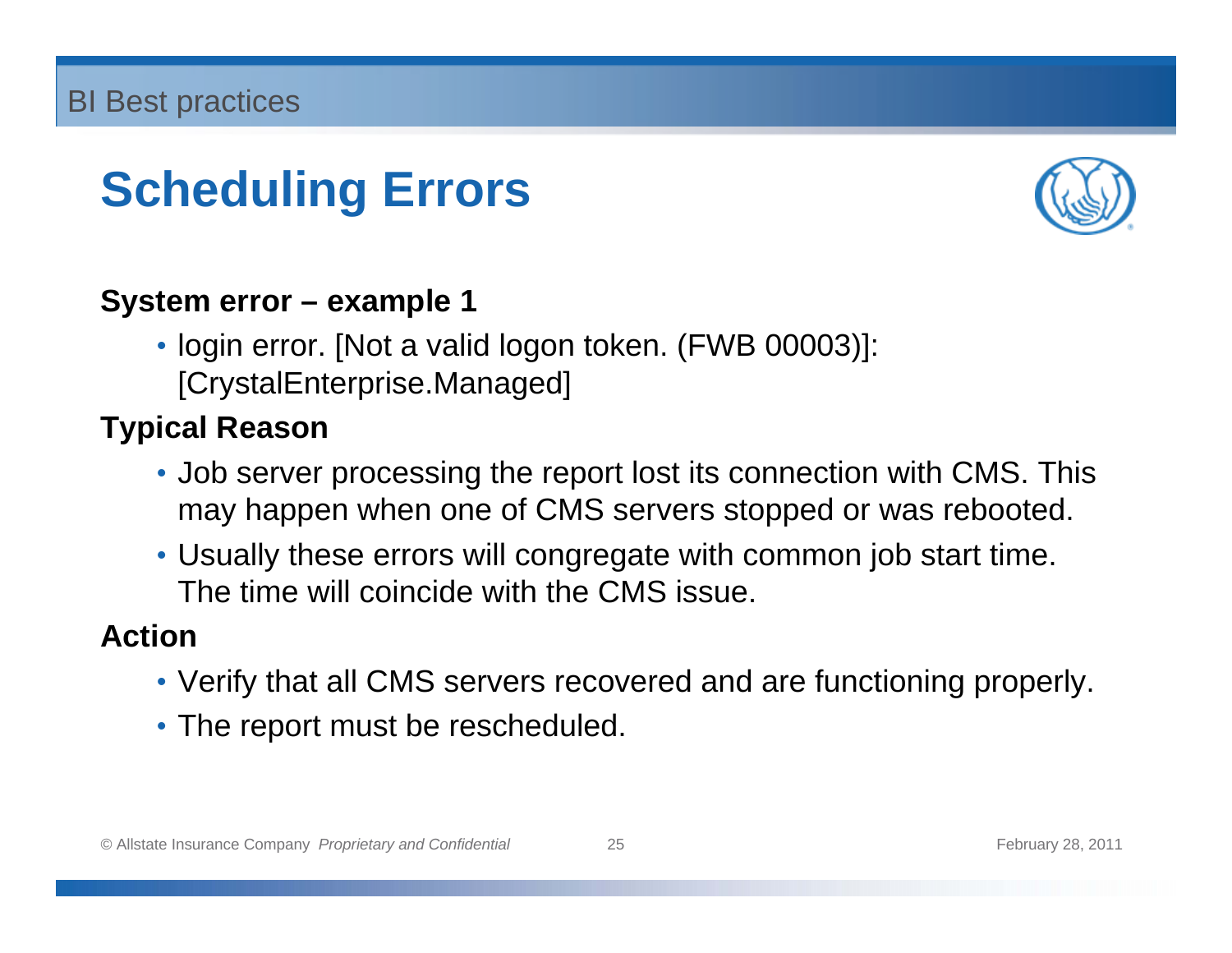

#### **System error – example 2**

• Object could not be scheduled

#### **Typical Reason**

• This error is usually associated with the event log error on CMS server: "Internal error while trying to send a job to jobserver". This may be a symptom of the CMS node becoming unstable.

#### **Action**

• If the error persists, the failing CMS server should be restarted and failed reports rescheduled.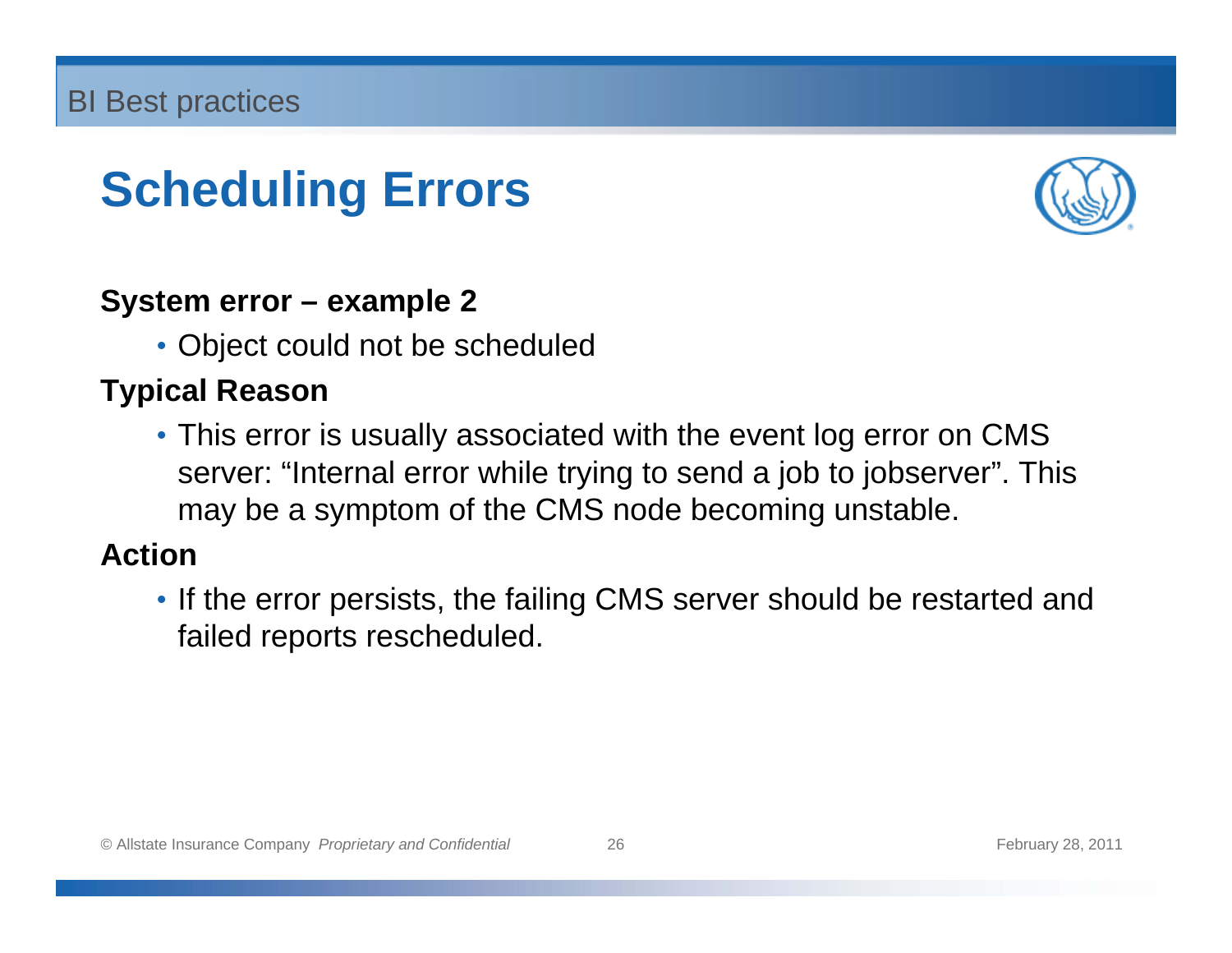

#### **System error – example 3**

• The Web Intelligence server cannot be reached. Contact your Business Objects administrator. (Error: RWI 00236)

#### **Typical Reason**

- Communication error between CMS, job and processing server; often associated with clustering errors on CMS.
- Often the error is limited to a specific processing server.
- Usually in multiples.

#### **Action**

- Disable and restart the failing processing server.
- The report(s) must be rescheduled.